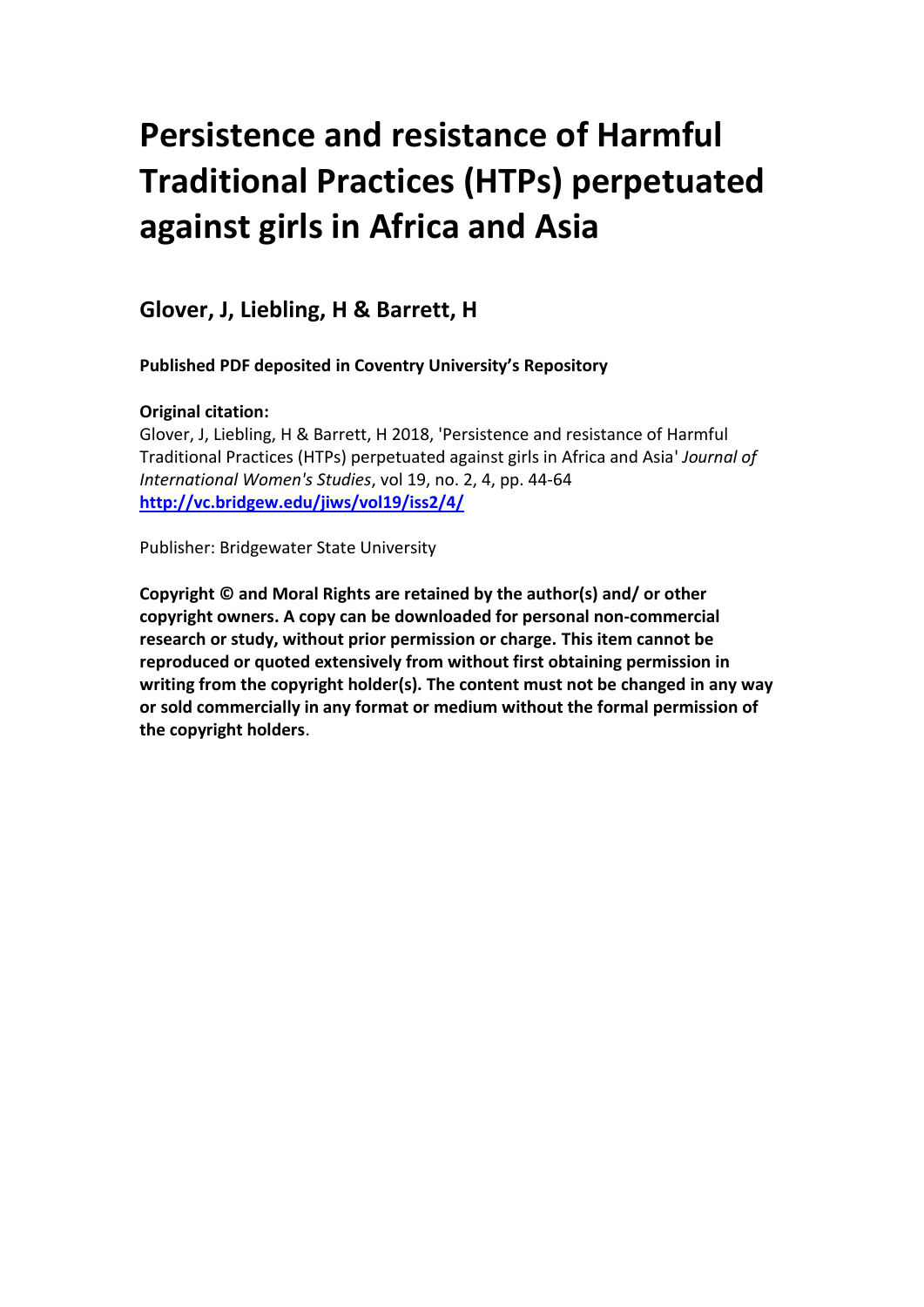

# **[Journal of International Women's Studies](http://vc.bridgew.edu/jiws?utm_source=vc.bridgew.edu%2Fjiws%2Fvol19%2Fiss2%2F4&utm_medium=PDF&utm_campaign=PDFCoverPages)**

[Volume 19](http://vc.bridgew.edu/jiws/vol19?utm_source=vc.bridgew.edu%2Fjiws%2Fvol19%2Fiss2%2F4&utm_medium=PDF&utm_campaign=PDFCoverPages) | [Issue 2](http://vc.bridgew.edu/jiws/vol19/iss2?utm_source=vc.bridgew.edu%2Fjiws%2Fvol19%2Fiss2%2F4&utm_medium=PDF&utm_campaign=PDFCoverPages) [Article 4](http://vc.bridgew.edu/jiws/vol19/iss2/4?utm_source=vc.bridgew.edu%2Fjiws%2Fvol19%2Fiss2%2F4&utm_medium=PDF&utm_campaign=PDFCoverPages)

Jan-2018

# Persistence and Resistance of Harmful Traditional Practices (HTPs) Perpetuated against Girls in Africa and Asia

Jennifer Glover

Helen Liebling

Follow this and additional works at: [http://vc.bridgew.edu/jiws](http://vc.bridgew.edu/jiws?utm_source=vc.bridgew.edu%2Fjiws%2Fvol19%2Fiss2%2F4&utm_medium=PDF&utm_campaign=PDFCoverPages) Part of the [Women's Studies Commons](http://network.bepress.com/hgg/discipline/561?utm_source=vc.bridgew.edu%2Fjiws%2Fvol19%2Fiss2%2F4&utm_medium=PDF&utm_campaign=PDFCoverPages)

#### Recommended Citation

Glover, Jennifer and Liebling, Helen (2018). Persistence and Resistance of Harmful Traditional Practices (HTPs) Perpetuated against Girls in Africa and Asia. *Journal of International Women's Studies*, 19(2), 44-64. Available at: http://vc.bridgew.edu/jiws/vol19/iss2/4

This item is available as part of Virtual Commons, the open-access institutional repository of Bridgewater State University, Bridgewater, Massachusetts.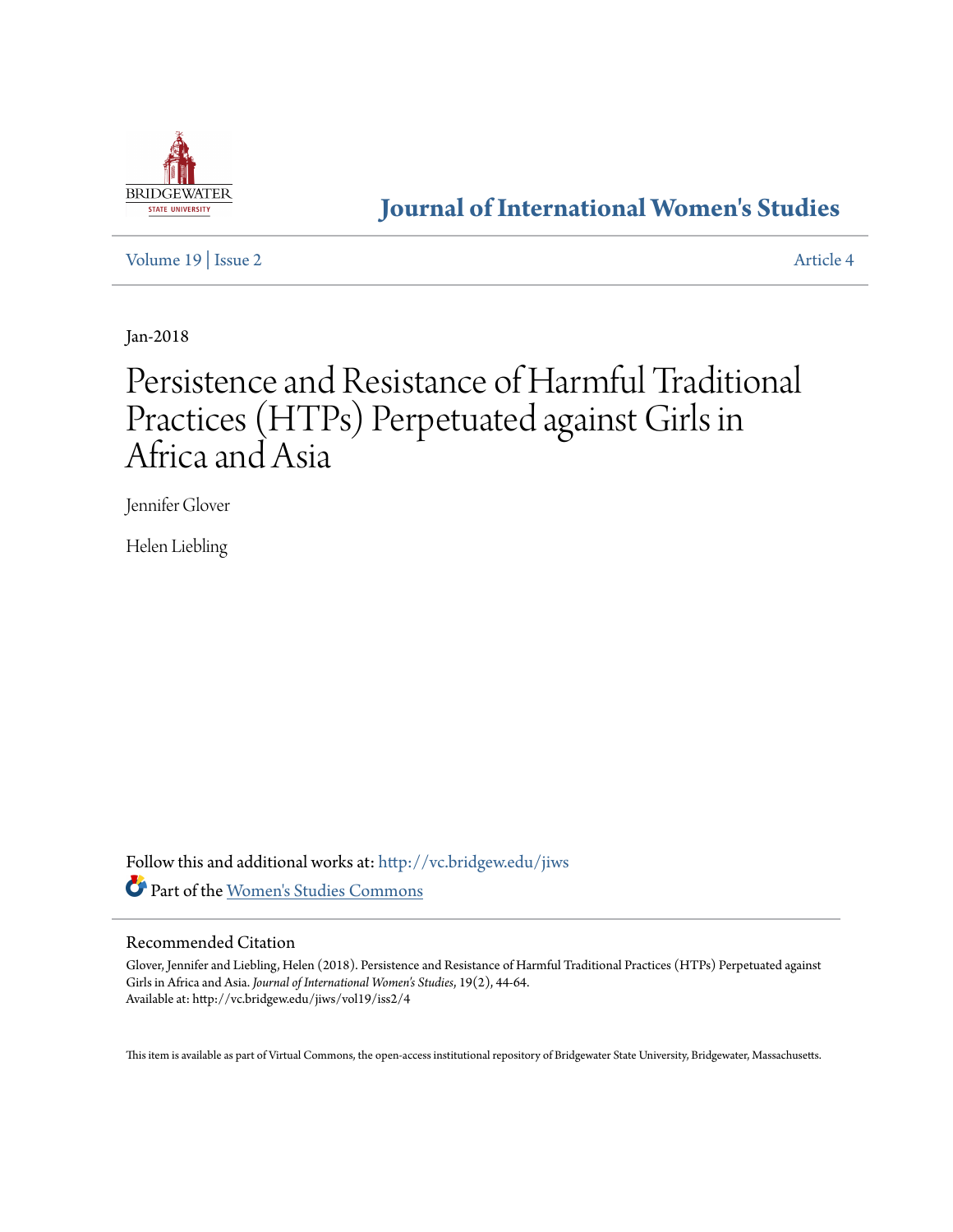# **Persistence and Resistance of Harmful Traditional Practices (HTPs) Perpetuated against Girls in Africa and Asia**

By Jennifer Glover<sup>[1](#page-2-0)</sup> and Helen Liebling<sup>[2](#page-2-1)</sup>

## **Abstract**

Background: Harmful traditional practices (HTPs) are deeply entrenched behaviours or actions that violate the human rights of affected individuals. They have negative consequences on the physical and psychological health, social rights and political equality of affected individuals and their communities. Despite legislation making HTPs illegal in many countries, these practices continue today, causing considerable health risks to women and girls. Whilst studies have sought to understand factors perpetuating different HTPs, a paucity of reviews synthesises these findings. Aims: The aim of this review is to consider son preference, female genital mutilation, and child marriage in relation to their persistence, including the underlying and other factors that facilitate resistance and control mechanisms. Method: Using PRISMA guidelines, a systematic literature review of 21 research studies. Results: Women of practising communities identified educational status of women, residential location, economic status, and a family history of practising HTPs as socio-economic factors perpetuating HTPs. Negative physical health consequences and women's autonomy were identified as facilitating resistance to HTPs, whilst religion and patriarchy were identified as mechanisms that prevented resistance to HTPs. Policy implications are considered.

*Keywords:* Son preference, female genital mutilation, child marriage, systematic review, Africa/Asia

## **Introduction**

 $\overline{a}$ 

The Universal Declaration of Human Rights and the Convention on the Rights of the Child (UN General Assembly, 1948; 1989 respectively) define traditional or cultural practices considered 'harmful' as those that hold negative consequences for the physical or psychological health of affected individuals and have adverse social and political implications (Hanzi, 2006). HTPs that meet this definition include son preference and its associated prejudice against the girl child including female foeticide and infanticide, child marriage and female genital mutilation (FGM).

Whilst both males and females are subjected to HTPs it is women and girls who suffer the most thereby making HTP a particularly gendered issue. Son preference, child marriage and FGM

<span id="page-2-0"></span><sup>&</sup>lt;sup>1</sup> Dr. Jennifer Glover is a Chartered Clinical Psychologist working in Child and Adolescent mental health services. She has recently qualified from Coventry and Warwick Universities where she now guest lectures on the topic of gender based violence. She has previous publications in the areas of learning disability and older adult psychology. She has a particular interest in carrying out research with survivors of sexual violence and torture.

<span id="page-2-1"></span><sup>2</sup> Dr. Helen Liebling is a Senior Lecturer-Practitioner in Clinical Psychology at Coventry University. Helen has been carrying out research with survivors of conflict and post-conflict sexual violence and torture in Africa and refugees in the UK since 1998. Helen's book publications include *'Ugandan Women War Survivors'* (Liebling-Kalifani, 2009) and *'Justice and Health Provision for Survivors of Sexual Violence'* (Liebling & Baker, 2010). Helen is part of the Tearfund steering group on faith based organisations role in gender-based violence prevention.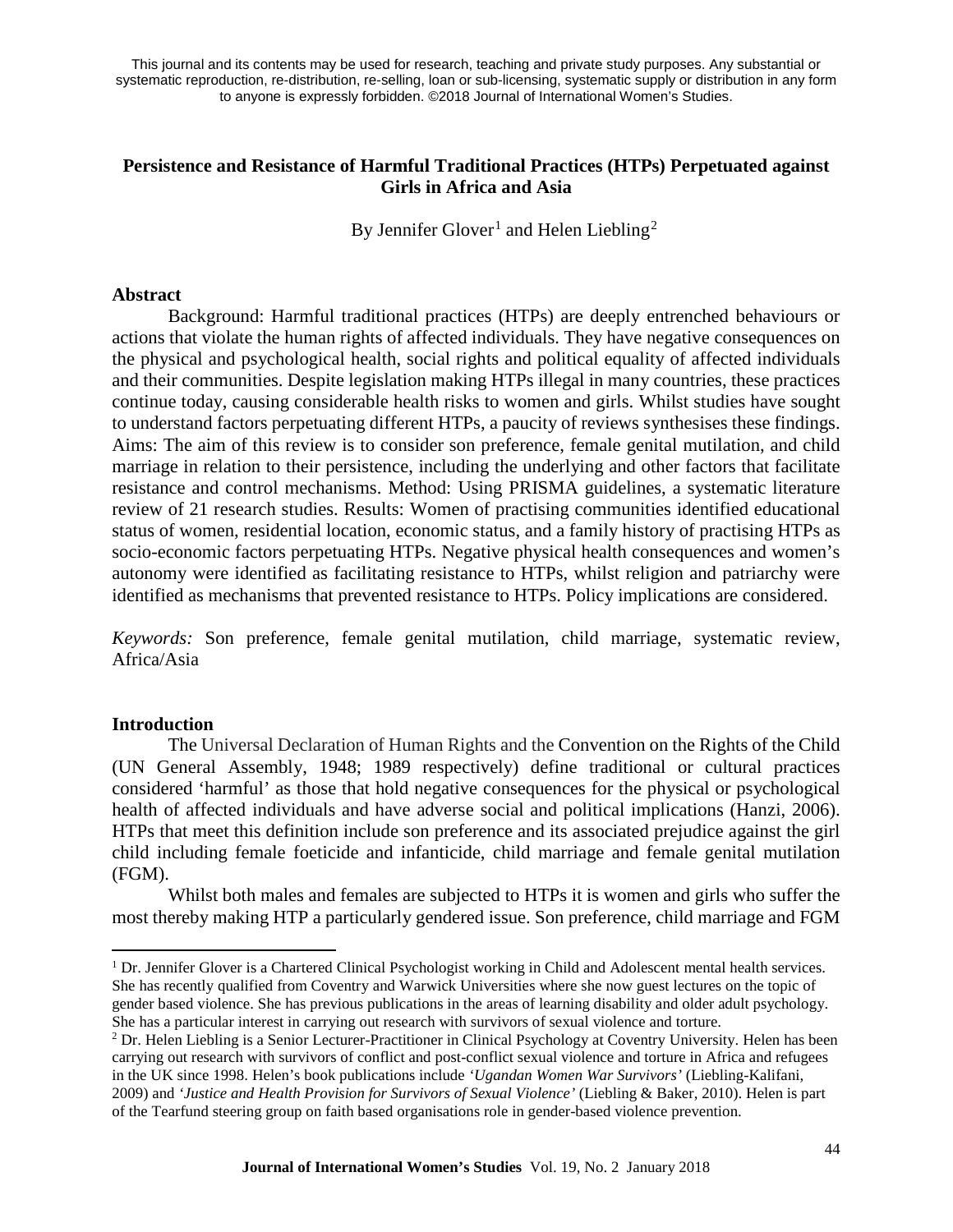are considered the most prevalent HTPs (Stop Violence against Women, 2010) and will form the focus of this review. These practices severely violate women's rights to non-discrimination, health, and bodily integrity as well as infringing their rights to life, liberty and security of person. Due to the persistence of these practices, the purpose of this review is to analyse these HTPs to understand the commonalities underpinning the practice of FGM, son preference and child marriage which allow their perpetuation. This is particularly important in view of the United Nations Sustainable Development Goals (SDGs) to achieve gender equality and empower all women and girls by 2030. 193 countries of the UN General Assembly adopted the SDGs, which include ending harmful practices against women and girls with son preference, child marriage, and FGM being cited as the top action priority (United Nations, 2015). It is therefore essential that these three HTPs are addressed simultaneously.

#### **Son Preference**

Worldwide, some of the most harmful traditional practices against women and girls stem from a preference towards the male child. Son preference and the associated negative impact on the girl child is most evident in Southern and Central Asian countries, Northern Africa, and Eastern Europe (WHO, 2011). In extreme circumstances the consequences of son preference include female foeticide, infanticide and sex-selected abortion (Chen, Yuyu, Hongbin Li & Meng, 2013). There is also an excessive risk of neglect and mortality in young girls, including reduction in the quality of prenatal care for girls, differential vaccination rates (Oster, 2009), unequal allocation of intra-household resources (Basu & Jong, 2010), differential breastfeeding behaviour (Jayachandran & Kuziemko, 2011) and differences in parental time allocation (Barcellos, Carvalho, & Lleras-Muney, 2010). These all result in skewed population sex ratios which favour males (Pande & Malhotra, 2006).

#### **Female Genital Mutilation (FGM)**

FGM includes all procedures that intentionally alter or cause injury to the female genital organs for non-medical reasons (WHO, 2014). It is estimated that worldwide more than 200 million girls and women have been 'mutilated'. It is predominantly carried out on young girls between infancy and 15 years and is highly concentrated in a swath of countries from the Atlantic coast to the Horn of Africa, in areas of the Middle East and in some countries in Asia (UNICEF, 2016) with evidence that it also exists in areas of South America (UNFPA, 2011, UNICEF, 2016), and in some parts of Europe, North America and Australia (UNICEF, 2013, 2016). The practice carries with it severe physical and psychological health complications (WHO, 2008; Kizilhan, 2010) and is a human rights abuse against girls and women, which meets the UN definition for torture (United Nations General Assembly, 1984).

#### **Child Marriage**

Child marriage is the formal marriage or informal sexual union of children under the age of 18 years (UNICEF, 2014). Whilst boys are at risk of being victims of child marriage, it disproportionately impacts girls (Girls not Brides, 2016). It is estimated that more than 700 million women alive today are married before the age of 18, with one in three of these being married under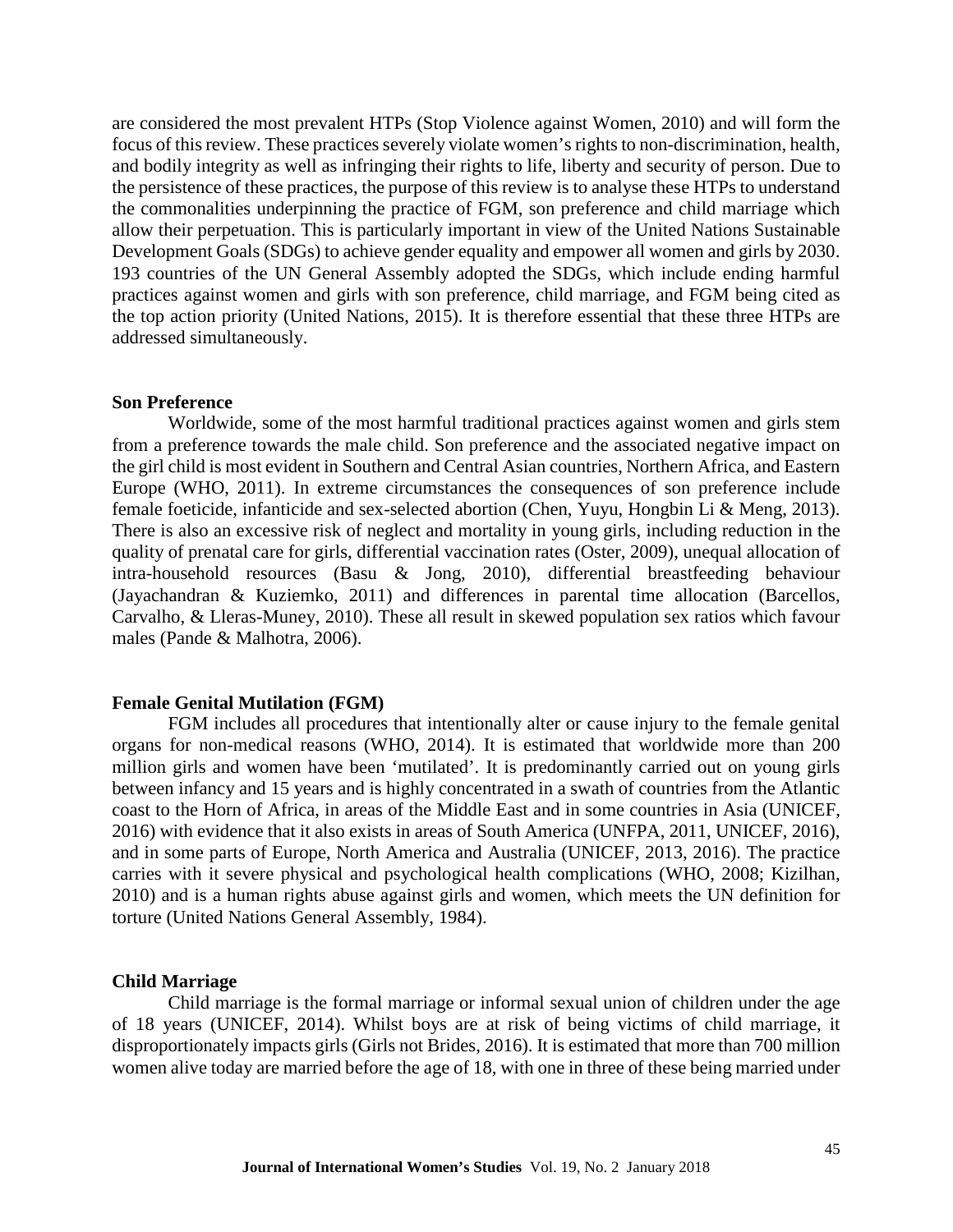the age of 15 (UNICEF, 2014). Child marriage is most prevalent in South Asian and sub-Saharan African countries.

According to UN Women (2013), child brides are frequently disempowered and deprived of their right to health, education, and safety. With the expectation that young brides become pregnant quickly, there is increased risk of complications during pregnancy and childbirth due to physical immaturity. Globally, it is estimated that the second leading cause of death amongst adolescent girls is pregnancy and childbirth (WHO, 2014).

#### **Rationale and Aims of Literature Review**

Despite international conventions highlighting the human rights abuses and the need to eliminate these practices, son preference, FGM, and child marriage continue today. Although research has sought to understand the factors that perpetuate different HTPs, there is limited available evidence that synthesises these findings. The current systematic literature review critically evaluated the literature relating to the underlying reasons for the persistence and resistance to son preference, FGM and child marriage in Africa and Asia. These HTPs are prioritised within the UN Sustainable Development Goals which emphasise the importance of gender equality (United Nations, 2015). Understanding the factors underpinning the perpetuation of, and resistance to, these three HTPs is essential for their elimination. Addressing them concurrently has a synergistic effect because these gender inequalities and violations of human rights are inter-related. Considering them together further allows a critique of the education programmes and policies to address the factors perpetuating these practices, whilst simultaneously building upon elements that prevent their continuation. To gain a holistic and comprehensive understanding of the commonalities underpinning these HTPs, the following questions were addressed:

- 1. What are the socio-economic factors that perpetuate HTPs?
- 2. What factors facilitate resistance to the continuation of HTPs?
- 3. What are the control mechanisms that result in the persistence of HTPs?

#### **Method, Inclusion and Exclusion Criteria**

A systematic literature search was undertaken between August 2015 and March 2016 using Scopus, Web of Science, PsychINFO, Medline Ovid, and Applied Social Science Index and Abstracts databases. Manual searches were also carried out, as well as an online search of relevant literature.

Empirical studies of these three HTPs undertaken with affected populations in Asia and Africa were included if participants in the research were: (a) female: The focus on studies that used only women participants was elected as all three practices are carried out or condoned by women and it was therefore important to consider their role and relationship to the practices; (b) selfidentified as affected by or practised one or more of the three specific HTPs; and (c) was published between 2006–2016: these time parameters were elected as they cover the period during the United Nations Millennium Development Goals which address gender and human rights, as well as the United Nations Sustainable Development Goals that address gender equality.

The process of study selection was recorded on a 'Preferred Reporting Items for Systematic Reviews and Meta-analyses' (PRISMA) flow diagram (see Figure 1). The 21 studies reviewed met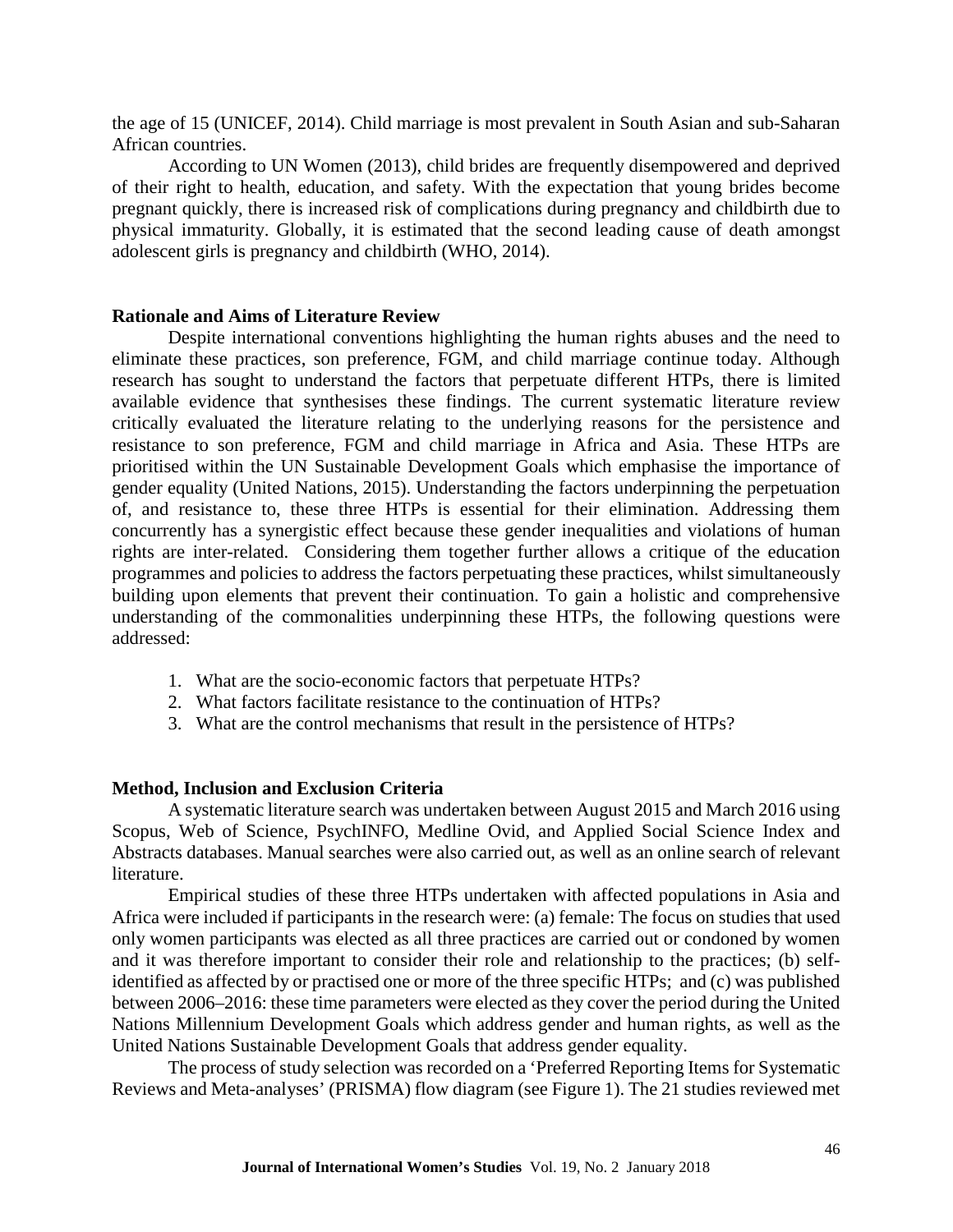the criterion and were assessed for quality using Caldwell, Henshaw and Taylor's (2005) Critical Appraisal Framework (CAF). All studies attained a quality score above the 50% threshold (range=63-94%; mean=81.47%) and were therefore retained. Strong inter-rater reliability was evident (Kappa=0.80).



**Figure 1: Systematic Search Strategy in Accordance with PRISMA (Moher, Liberati, Tetzlaff, & Altman, 2009).**

#### **Characteristics of Studies**

A summary of the key characteristics of the 21 studies included in this review can be found in Table 1. Of the 21 studies included within the review; 10 studies used sample populations from Asian Countries (India=4, South Korea=1, China=1, Iran=2, Iraq=1, Pakistan=1) and 11 studies used sample populations from African Countries (Burkina Faso=1, Eritrea=1, Egypt=3, Nigeria=2,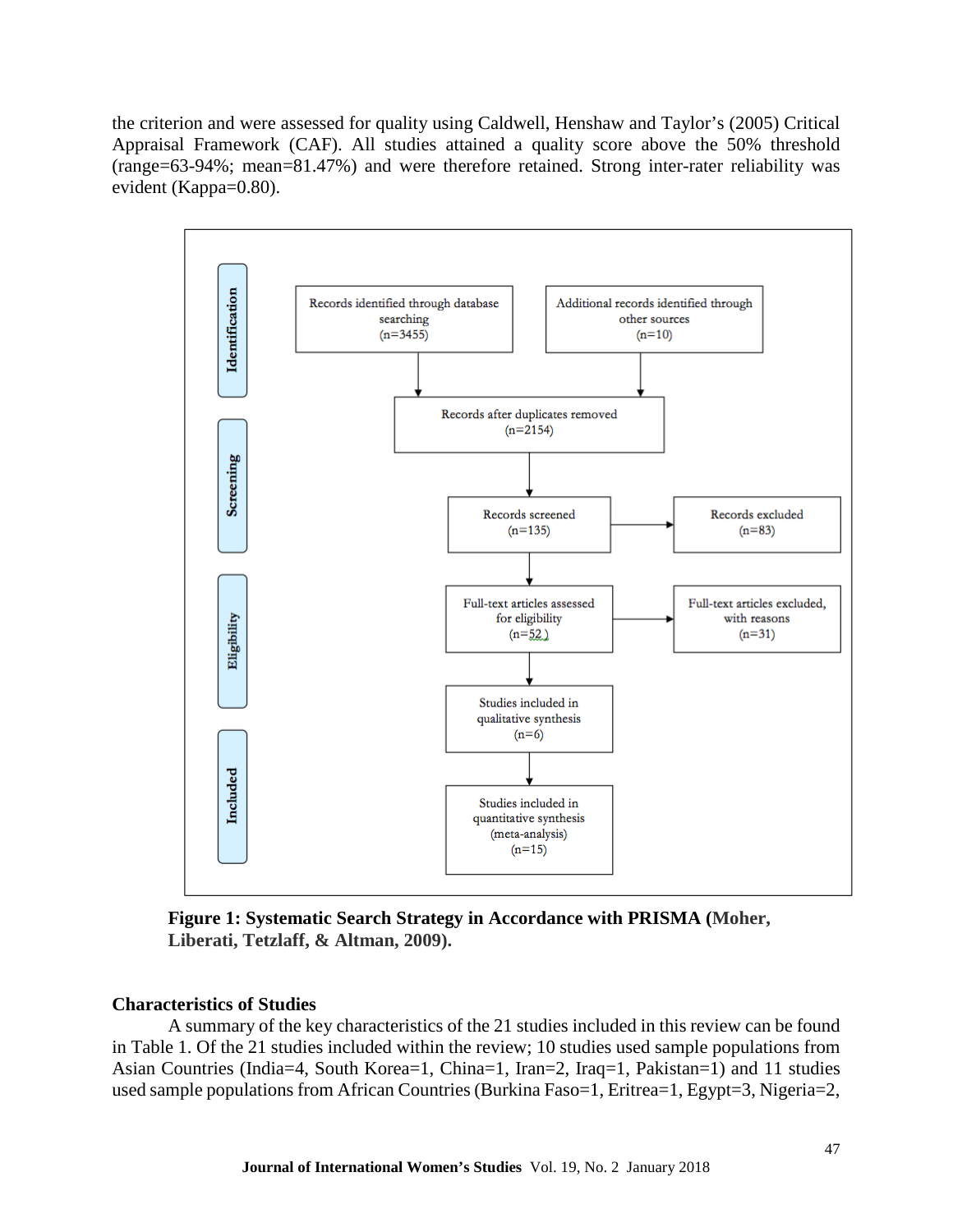Ethiopia=2, Bangladesh=2). Six of the studies use a qualitative design including focus groups and semi-structured interviews. Fifteen studies used a quantitative design including fixed response measures and structured interviews. Of those that use quantitative methods, 6 studies used data based on pre-existing data including household census reports. Purposefully all samples were women who had undergone [I question verb choice here since you can't 'undergo' son preference but instead suffer the consequences of it] one or more of the three specific HTP's; 5 studies focussed on son preference, 11 focussed on FGM, and 5 on child marriage. Samples sizes varied across the studies, with quantitative study samples ranging from 385–17,579 participants  $(M=4249)$ , and qualitative studies having samples that ranged from 11–634 (M=193).

|            | Authors,<br>year                                                       | <b>Sample</b><br>information | Method, Aims and areas covered                                                                                                                                                                                                                                      |  |
|------------|------------------------------------------------------------------------|------------------------------|---------------------------------------------------------------------------------------------------------------------------------------------------------------------------------------------------------------------------------------------------------------------|--|
|            | Son Preference                                                         |                              |                                                                                                                                                                                                                                                                     |  |
|            | Chavada, M.<br>and<br>Bhagyalaxmi,<br>A. (2009)                        | $N = 385$<br>India           | Method: Quantitative<br>Aims: to understand the effects of socio-cultural factors on preference of the<br>sex of children<br>Areas covered: female level of education, rural versus urban areas, family<br>patterns, cultural factors                               |  |
|            | Chung, W.<br>(2007)                                                    | $n=6348$<br>South Korea      | Method: Quantitative<br>Aims: factors that influence the practice of induced abortion with a focus on<br>son preference.<br>Areas covered: influence of religion, composition of previous children.                                                                 |  |
|            | Diamond-<br>Smith, N.,<br>Luke, N.,<br>McGarvey, S.<br>(2008)          | $n = 58$<br>India            | Method: Qualitative<br>Aims: to identify themes regarding fertility preference among rural Tamil<br>Nadu<br>Areas covered: fertility, family planning, sterilization, overall health,<br>economics, family structure. Perceptions of both boy and girl preferences. |  |
|            | Kapadia, R.,<br>Parikh, S,<br>Patel, M., and<br>Bharucha, P.<br>(2015) | $n = 415$                    | Method: Quantitative<br>Aims: to find socio-demographic factors associated with sex preference and<br>reasons for the preferences.<br>Areas covered: residence, socio economic class, religion, caste, education                                                    |  |
|            | Lei, L. and<br>Pals, H.<br>(2011)                                      | $n = 3208$<br>China          | Method: Quantitative<br>Aims: to ascertain reasons for higher rates of son preference in rural areas<br>Areas covered: residential location, education, perception of son's cultural<br>utility, gender role beliefs, patriarchal beliefs                           |  |
| <b>FGM</b> |                                                                        |                              |                                                                                                                                                                                                                                                                     |  |
|            | Abdelshahid.                                                           | $n = 11$                     | Method: Qualitative                                                                                                                                                                                                                                                 |  |

# **Table 1. Characteristics of Reviewed Articles**

A. and

Egypt

*Aims*: to identify the psychosocial factors that shape parents' decisions to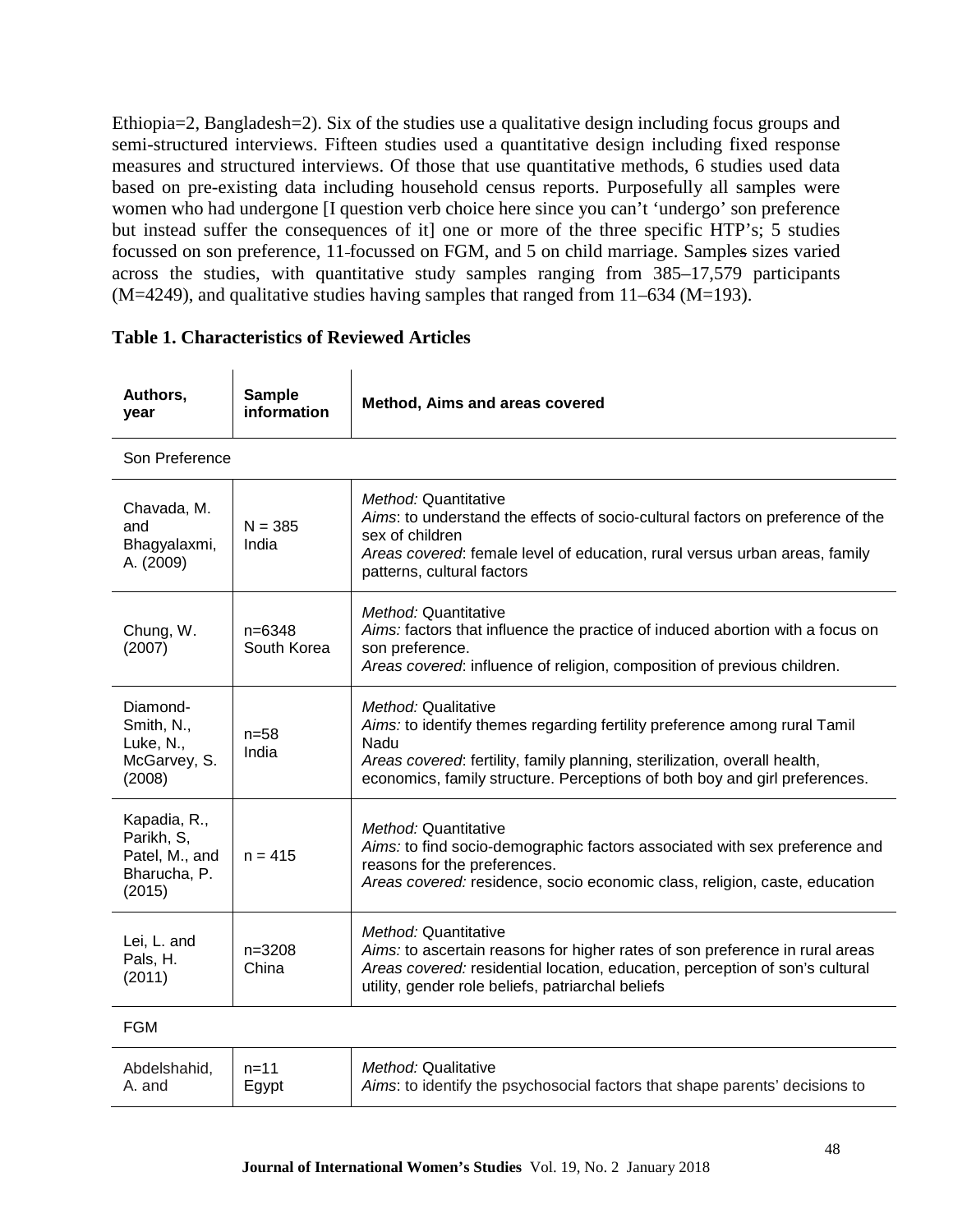| Campbell, C.<br>(2015)                                                    |                       | circumcise or not circumcise their daughters.<br>Areas covered: sexuality, religion, mothers' experience, cultural identity<br>[added apostrophe]                                                                                                                                                                                                          |
|---------------------------------------------------------------------------|-----------------------|------------------------------------------------------------------------------------------------------------------------------------------------------------------------------------------------------------------------------------------------------------------------------------------------------------------------------------------------------------|
| Ahaonu, E.<br>L., and Victor,<br>O. (2014)                                | $n=95$<br>Nigeria     | Method: Quantitative<br>Aims: to investigate perceptions of FGM among mothers<br>Areas covered: demographic influences, education, religion, ethnicity,<br>occupation                                                                                                                                                                                      |
| Ashimi, A.O.<br>and Amole, T.<br>G. (2015)                                | $n = 323$<br>Nigeria  | Method: Quantitative<br>Aims: to gain insight into pregnant women's perception and attitudes<br>towards FGM<br>Areas covered: understanding of types of FGM, reasons for performing<br>FGM, and willingness to support and perform FGM                                                                                                                     |
| Besera, G.<br>and Roess,<br>A. (2014)                                     | $n = 8754$<br>Africa  | Method: Quantitative<br>Aims: to investigate the relationship between women's autonomy and<br>attitudes toward FGM and having a daughter with FGM in Eritrea<br>Areas covered: household size, economics, decision makers in household,<br>gender norms, justification of wife-beating, issues to relational control,<br>socio-demographic characteristics |
| Bogale, D.,<br>Markos, D.,<br>and Kaso, M<br>(2014)                       | $n = 634$<br>Ethiopia | Method: Qualitative<br>Aims: to ascertain prevalence of FGM, health consequences, factors<br>underpinning practice of FGM<br>Areas covered: residency, religion                                                                                                                                                                                            |
| Dehghankhali<br>li, M., et al<br>(2015)                                   | $n = 780$<br>Iran     | Method: Quantitative<br>Aims: to describe the epidemiology, regional characteristics, knowledge,<br>and attitude toward FGM/C in Southern Iran.<br>Areas covered: demographic characteristics, tradition, religion, family<br>history of FGM                                                                                                               |
| Karmaker, B.,<br>Kandala, N-<br>B., Chung, C.<br>and Clarke,<br>A. (2011) | n=12,049<br>Africa    | Method: Quantitative<br>Aims: to understand risk factors leading to likelihood of FGM having FGM<br>and likelihood of practising FGM on daughter<br>Areas covered: age, religion, wealth, ethnicity, literacy, education,<br>household affluence, region, responsibility of household decisions,                                                           |
| Modrek, S.<br>And Liu, J.<br>(2013)                                       | $N = 17,579$<br>Egypt | Method: Quantitative<br>Aims: to understand the factors related to the decline in FGM in Egypt<br>Areas covered: socioeconomic development, social media, women's<br>empowerment, maternal education                                                                                                                                                       |
| Mohammed,<br>G.F., Hassan,<br>M.M., and<br>Eyada, M.M.<br>(2015)          | $n = 2106$<br>Egypt   | Method: Quantitative<br>Aims: motives behind the continuation of FGM/C in Egyptian the community<br>and evaluation of sexual function in women with FGM/C<br>Areas covered: age, religion, residency, education level, sexual orientation,<br>motives for FGM, if practice should continue, satisfaction with sexual life,<br>male attitudes towards FGM   |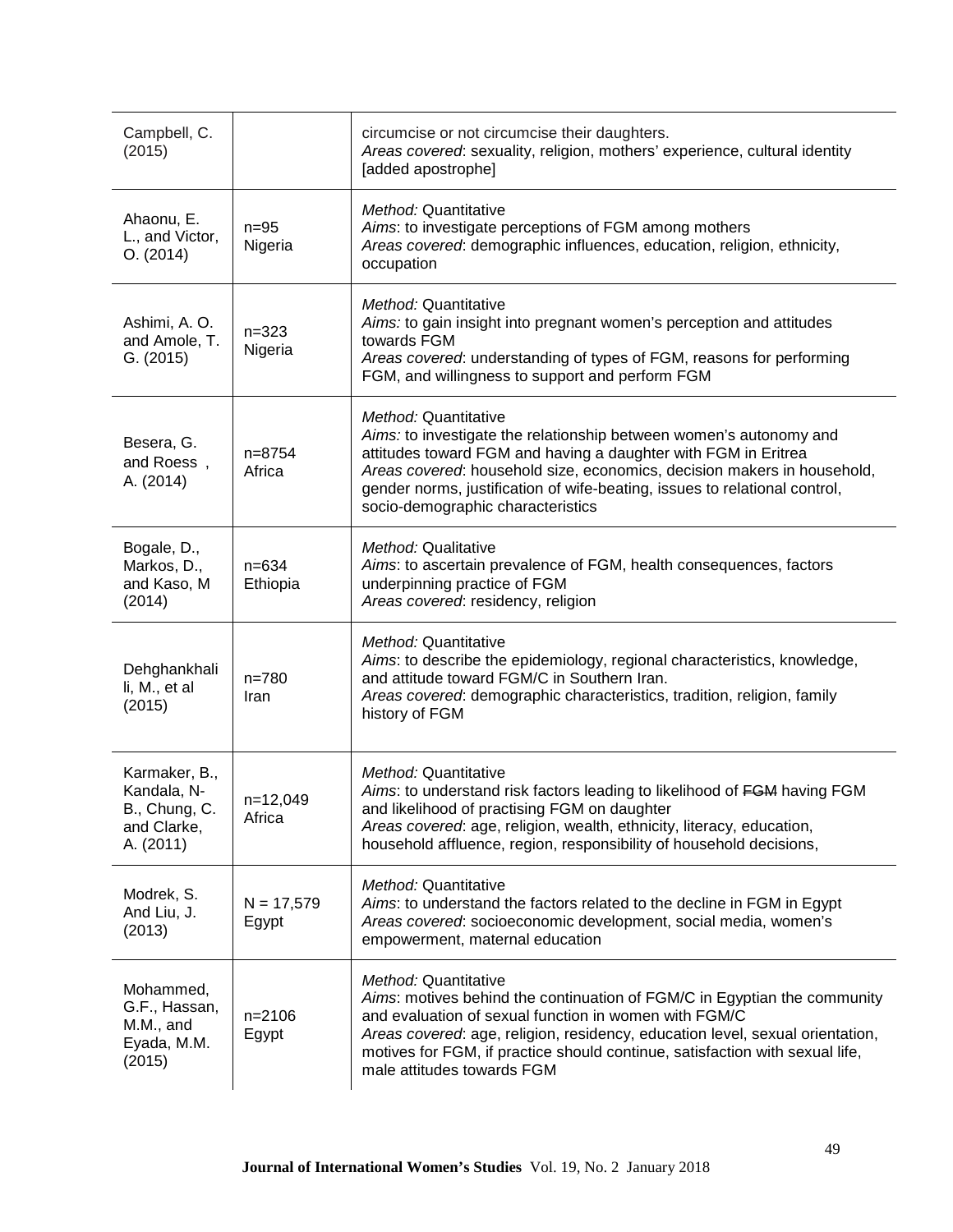| Tamire, M.<br>and Molla, M.<br>(2013)                                                                                  | $n = 780$<br>Southern<br>Ethiopia | <i>Method:</i> Quantitative<br>Aims: to assess the prevalence and belief in the continuation of FGC<br>among high school girls in Hadiya zone.<br>Areas covered: age, residence, grade, religion, ethnicity, parental<br>educational status, parental status, intention to continue practice                                                                                                                                                                                                                                      |
|------------------------------------------------------------------------------------------------------------------------|-----------------------------------|-----------------------------------------------------------------------------------------------------------------------------------------------------------------------------------------------------------------------------------------------------------------------------------------------------------------------------------------------------------------------------------------------------------------------------------------------------------------------------------------------------------------------------------|
| Yasin, B. A.,<br>Al-Tawil, N.<br>G., Shabila,<br>N. P., and Al-<br>Hadithi, T. S.<br>(2013)                            | $N = 1987$<br>Iraq (Asia)         | <i>Method:</i> Quantitative<br>Aims: to determine (i) the prevalence of female genital mutilation among<br>Muslim Kurdish women in Erbil city, (ii) the patterns and types of female<br>genital mutilation, (iii) the factors associated with this practice and (iv)<br>women's knowledge and attitudes towards this practice.<br>Areas covered: social change and tradition, dictate of religion, libido,<br>cleanliness, appearance, perceptions of FGM, intention to continue<br>practice, knowledge and attitudes towards FGM |
| Child Marriage                                                                                                         |                                   |                                                                                                                                                                                                                                                                                                                                                                                                                                                                                                                                   |
| Ghosh, B.<br>(2011)                                                                                                    | $n = 380$<br>India                | Method: Qualitative<br>Aims: to understand factors leading to the continuation of the practice of<br>child marriage in order toe explore social policy<br>Areas covered: economic status, literacy status, family size                                                                                                                                                                                                                                                                                                            |
| Hossain, G.,<br>Mahumud, R.<br>A., and Saw,<br>A. (2016)                                                               | $n=16,200$<br>Bangladesh          | Method: Quantitative<br>Aims: to determine the pre- valence, and factors associated with, child<br>marriage among Bangladeshi women<br>Areas covered: socio-demographic information, economical factors,<br>education level, health and life style information.                                                                                                                                                                                                                                                                   |
| Matlabil, H.,<br>Rasouli, A.,<br>Behtash, H.<br>H., Dastjerd,<br>A. F., and<br>Khazemi, B.<br>(2013)                   | $N = 60$<br>Iran                  | Method: Qualitative<br>Aims: to determine the cause of the marriage under 18 years in the Hervi<br>village of Tabriz city in Iran<br>Areas covered: opinions about marriage and the appropriate time; age of<br>marriage for girls in the village; factors affecting girl's marriage (family<br>obligation and desire of girls); effect of levels of literacy and knowledge on<br>marriage and cohabitation; information about dangers of early and enforced<br>marriage; lifetime aspirations                                    |
| Nasrullah, M.,<br>Zakar, R.,<br>Zakar, M. Z.,<br>Abbas, S.,<br>Safdar, R.,<br>Shaukat, M.,<br>and Krämer,<br>A. (2014) | $n = 19$<br>Pakistan              | Method: Qualitative<br>Aims: to describe women's knowledge and attitude towards child marriage<br>practice who themselves were married as children in urban slums of<br>Lahore, Pakistan.<br>Areas covered: socio-economic status, education, occupation, age at<br>marriage, intention to marry daughters, perceptions of child marriage and<br>understanding                                                                                                                                                                    |
| Uddin, E.<br>(2015)                                                                                                    | $N = 585$<br>Bangladesh.          | Method: Quantitative<br>Aims: to examine and compare how family socio-cultural values and its<br>practices exert effect on early age at first marriage between Muslim and<br>Santal couples in rural Bangladesh.<br>Areas covered: ethnicity, family patterns, religion, residence, education,<br>occupation,                                                                                                                                                                                                                     |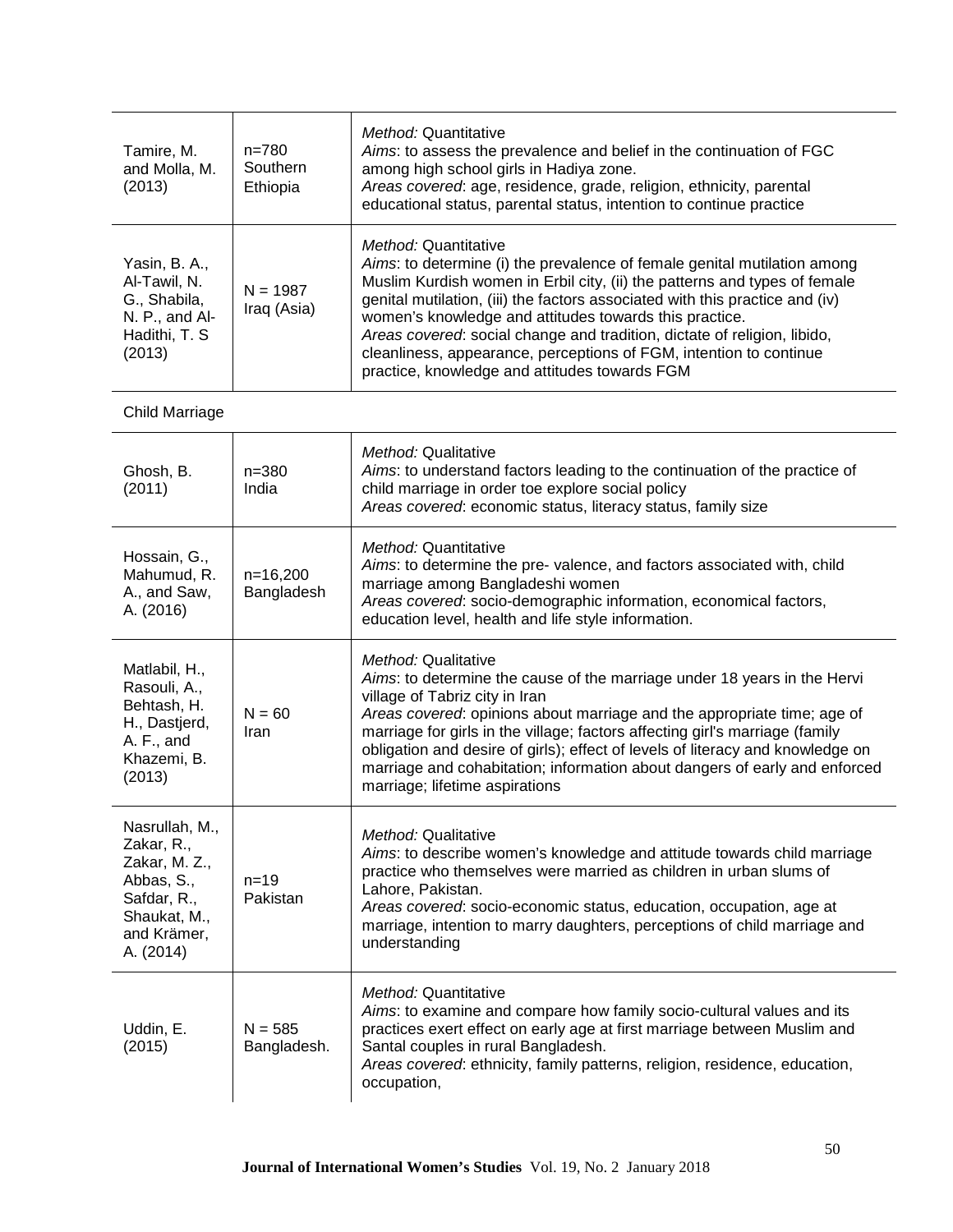#### **Results**

The results from both qualitative and quantitative studies were analysed based on the literature review questions. Common themes across the 21 studies on son preference, FGM and child marriage were identified by the authors highlighting cross-cutting issues that formed the headings under which each of the studies could be synthesised. The themes that emerged from a critique of the studies reviewed are as follows:

#### **Aim 1: What are the Socio-Economic Factors that Perpetuate HTPs?**

Using a thematic approach, four factors relating to the socio-economic underpinnings for the continuation of child marriage, son preference, and FGM emerged.

#### *Educational Status*

Ten of the reviewed studies identified that a pertinent reason for the persistence of child marriage, FGM, and son preference was associated with women's educational status. Using quantitative interviews, Chavada and Bhagyalaxmi (2009) identified 93.04% of women in India who showed a preference for the male child were illiterate. However, although this relationship was statistically significant, the use of a cross-sectional design meant causality could not be predicted. Furthermore, the design method established attitudes only and did not allow prediction of behaviour consistent with son preference.

A further study by Lei and Pals (2011) noted that higher educational attainment in women reduced the likelihood of son preference. The use of a standardised household survey was beneficial, allowing for retrospective and prospective analysis of changes in son preference over time.

Diamond-Smith, Luke, and McGarvey's (2008) qualitative study emphasised that women who were educated about ways to have sex-selective abortions were more likely to engage in these practices compared to those who were unaware of this. The study also revealed that knowledge and education relating to availability of sex-selective abortion was associated with son preference through the persistence of female infanticide. This study highlighted the complex influence of education level, which revealed that higher education levels were linked to the use of abortion for son preference, which was not considered in other studies.

Several quantitative studies (Karmaker, Kandala, Chung, & Clarke, 2001; Mohammed, Hassan, & Eyada, 2015; Tamire & Molla, 2013; Dehghankhalili, et al., 2015; Ahaonu & Victor, 2014; Modrek & Liu, 2013) showed low education levels of mother significantly predicted those women and children who had FGM. It is noted however that the statistics reported in Modrek and Liu's (2013) study do not provide enough information to enable the effect to be determined therefore it is not possible to identify the strength of this relationship.

By contrast, Tamire and Molla's (2013) cross-sectional research amongst high-school girls, found that despite 57.9% of girls having mothers who were illiterate or having no formal education, 90.6% of the girls supported the discontinuation of FGM. All girls in the sample were attending school, implying that education decreased intention to continue FGM. What remained unclear, however, were the mechanisms underpinning how education reduced intention to continue FGM. Additionally, the findings did not consider parental (both mothers' and fathers') education status alongside daughter's education status and thereby ignored the influence of the family over their daughter's decision to abandon FGM.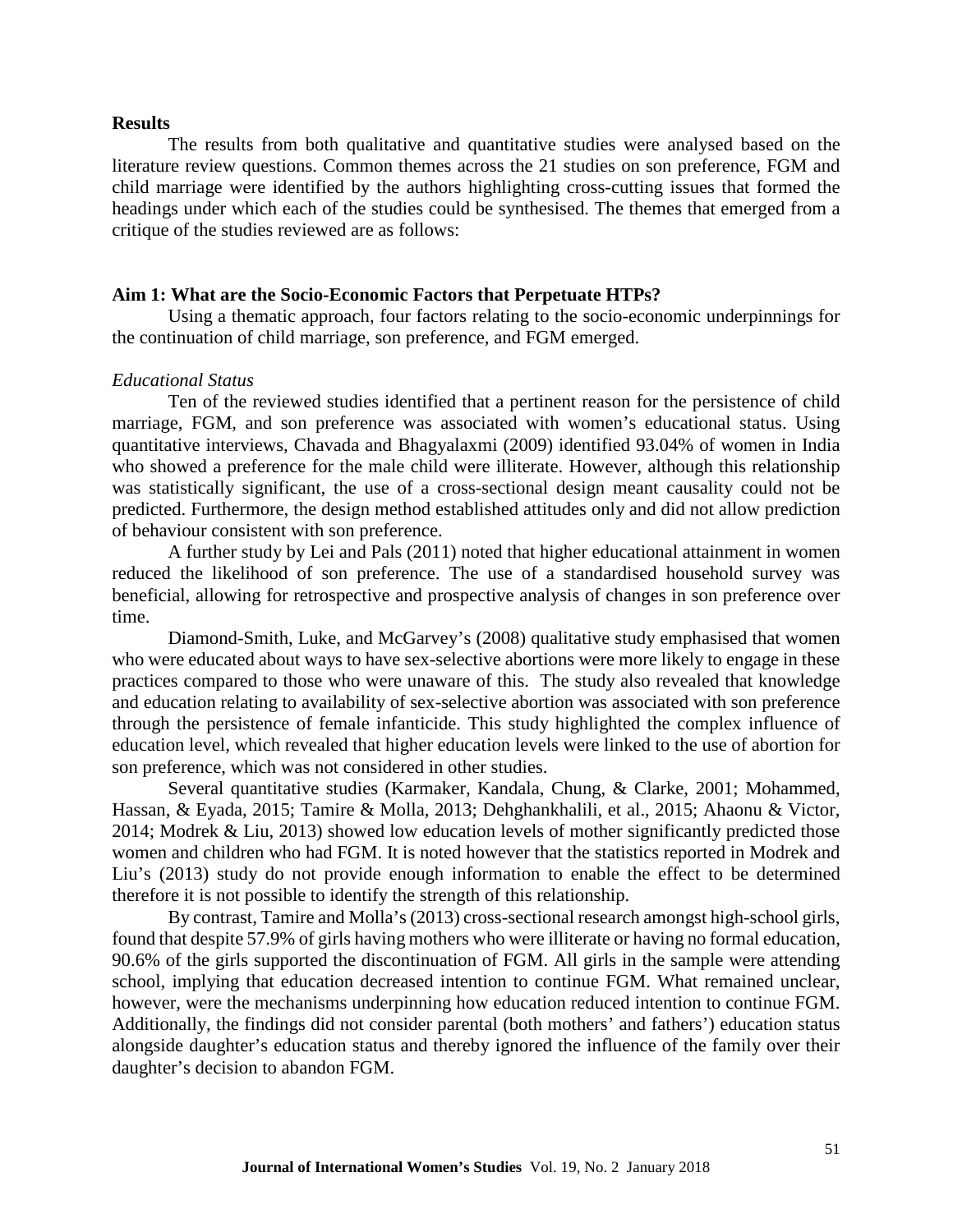The role of family influence is highlighted in the qualitative studies of Nasrullah, et al., (2014) and Ghosh (2011), where girls of parents with a lower education level were more likely to be married young. As marriage at a young age is associated with poor access to education, these studies highlighted poor education as a factor in enabling the continuation of HTPs.

Consistent with the findings of these qualitative studies, quantitative research by Hossain, Mahumud, and Saw, (2016) and Uddin, (2015) found low education levels in women and girls to be a significant predictor of marriage before the age of 16 years. It was also noted by Matlabil, Rasouli, Behtash, Dastjerd and Khazemi (2013) that negative attitudes toward girls continuing high-school education was pivotal in influencing the persistence of child marriage. However, the use of focus groups, although producing interesting themes, may have also yielded bias with participants possibly tending to conform to socially desirable responses.

Consistently discussed across these studies was how complex the relationship is between female education levels and persistence of son preference, FGM, and child marriage. In all studies, improving female education was found to have a positive link to the reduction in HTPs. However, of note was the limited use of qualitative studies that sought to better understand this relationship.

#### *Residential Location*

Analysis demonstrated the importance of residential location in the persistence of HTPs. For example, women living in rural areas of India (Chavada & Bhagyalaxmi, 2009) and China (Lei & Pals, 2011) were more likely to have a preference towards having a male child than women living in urban centres. Conversely, Kapadia, Parikh, Patel and Bharucha (2015), found that in the Ahmedabad District of India, son preference was more prevalent in urban areas.

Three quantitative studies (Karmaker et al., 2011; Mohammed et al., 2015; Tamire, & Molla, 2013) found women who resided in rural areas were significantly more likely to have had FGM or be willing to practice FGM on their daughters, relative to those residing in urban areas. The study by Karmaker et al. (2011) found statistical significance of the association between residential location and engagement with HTPs due to its large sample size (n=12,049). However, the paper emphasised the need to consider complex social and political contexts.

Uddin (2015) found that women who resided in rural areas were significantly more likely to marry young or wished to marry their daughters young. Whilst this study has been broadly supported cross-culturally (Uecker, 2008), the use of Chi-square analysis did not allow inferences to be drawn regarding other socio-demographic factors that may influence and mediate child marriage in rural areas. The issue of residential location is complex and differs between countries.

#### *Economic Factors*

The critique revealed the significance of economic considerations in the continuation of HTPs. Within the context of son preference, two core economic factors were found: the first related to the economic benefits to the family of a male child, and the second related to the additional expenditure incurred with the marriage of a female child. To consider the former, Chavada and Bhagyalaxmi (2009) and Kapadia et al., (2015) identified that a son's ability to provide an income and support their parents was a significant reason perpetuating son preference. With consideration of the latter, Kapadia et al., (2015) and Diamond-Smith et al., (2008) identified the most common reason for daughter aversion was concern regarding the expense of dowry payment. It was also identified that being unable to pay a respectable dowry meant the welfare and safety of daughters following marriage could not be guaranteed.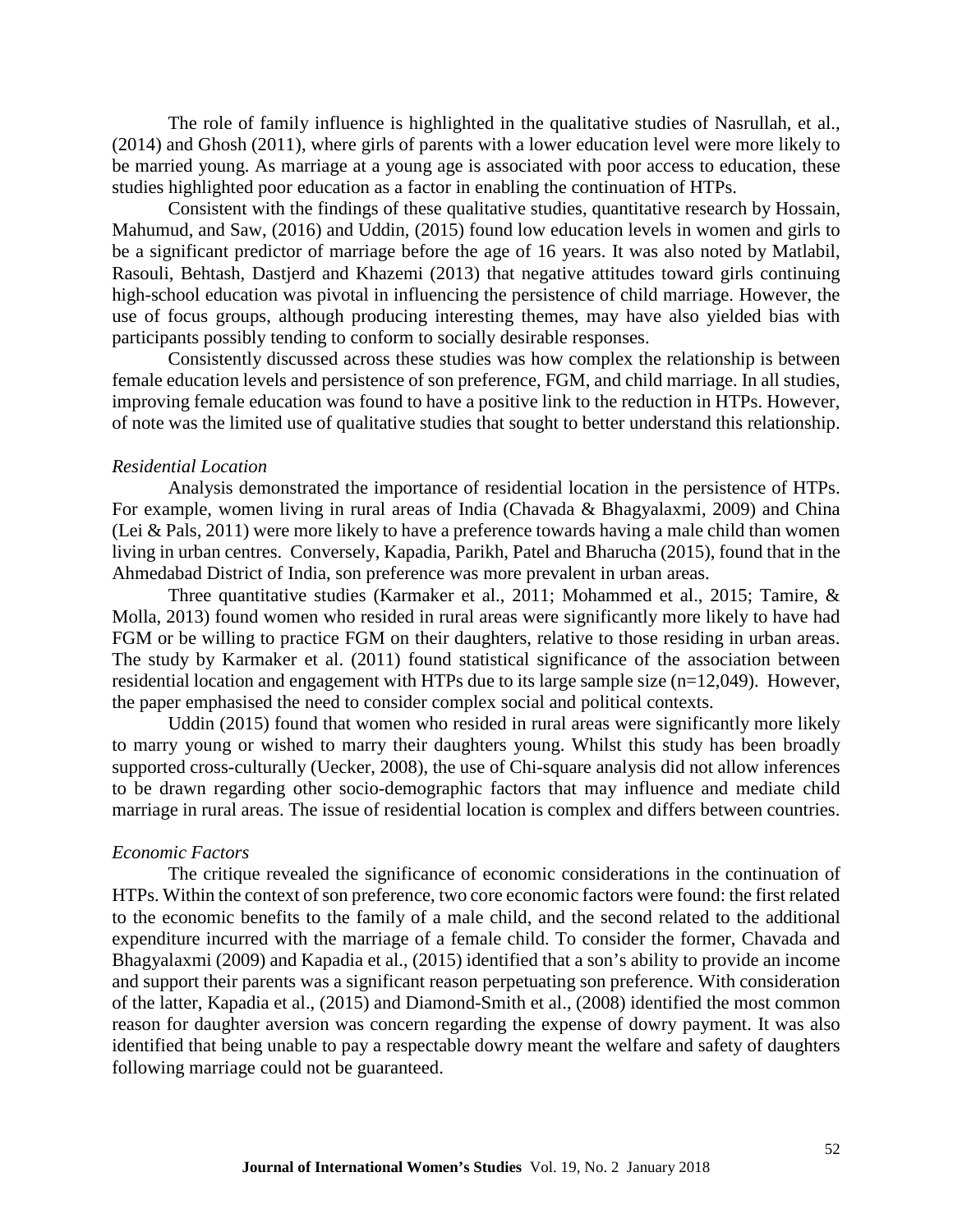The role of economic factors was also highlighted by studies focussing on FGM (Karmaker et al., 2011; Ashimi & Amole, 2015; Besera & Roess, 2014; Yasin et al., 2013). These found that women from poorer households or who were unemployed were more likely to practice FGM compared to those in higher income household families.

Continuation of child marriage was also argued to have economic roots. The quantitative studies of Hossain et al. (2016) and Uddin (2015) demonstrated that girls were more likely to be married as children if their family had a lower economic status. The use of linear regression to analyse the results in the study of Hossain et al. (2016) implied the relationship between age of marriage and economic status was linear. However, results of Uddin's (2015) study showed other factors including religion, residential location, ethnicity, family pattern and illiteracy could also act as mediating factors.

Consistently, economic factors were also emphasised by Matlabil et al.'s (2013) qualitative study whose respondents expressed that early marriage to a wealthy groom could guarantee their future away from their current unstable economic situations. Economic factors therefore were found to be extremely important in the case of all three HTPs.

#### *Family History of Harmful Traditional Practices*

This factor was most influential within FGM and child marriage with no studies documenting the role of a family history relating to son preference. Karmaker et al., (2011) identified that women from older generations who had themselves had FGM were more likely to continue FGM compared to younger generations who had undergone FGM. Dehghankhilili et al., (2015); Mohammed et al., (2014) and Yasin et al., (2013) also showed a positive correlation between a history of FGM in a mother, grandmother, or older sister, and the continuation of the practice.

Similar to Abdelshahid and Campbell's (2014) study which reported research conducted with three female generations within families - grandmother, mother and daughter, Ghosh's (2016) study found that stories told by elders regarding their own early marriage created a moral standard to which younger members of the family were pressured to adhere, thereby highlighting the unspoken powerful influence of elders within a community in the continuation of HTPs. This demonstrates the important role played in HTP decisions by older generations.

#### **Aim 2: What are the Factors Facilitating Resistance to the Continuation of HTPs?**

The critique of the 21 empirical studies identified two key themes relating to factors that contribute to facilitating resistance to the continuation of HTPs including negative health consequences and female autonomy.

#### *Negative Health Consequences*

A key theme that emerged was the impact of negative health consequences as a reason not to continue with HTP's. Interestingly, despite the well documented adverse effects on the girl child of son preference and a skewed sex ratio, none of the participants in the reviewed articles discussed this as a reason to discontinue the practice. Conversely, negative health consequences were found to be particularly relevant for FGM. Ashami and Amole, (2015) found that women who were aware of the physical health risks of FGM were less likely to continue the practice, with the main healthrelated fears being concern over contracting HIV, experiencing fistula and childbirth complications. Although Ashami and Amole's (2015) study only allowed for attitudes rather than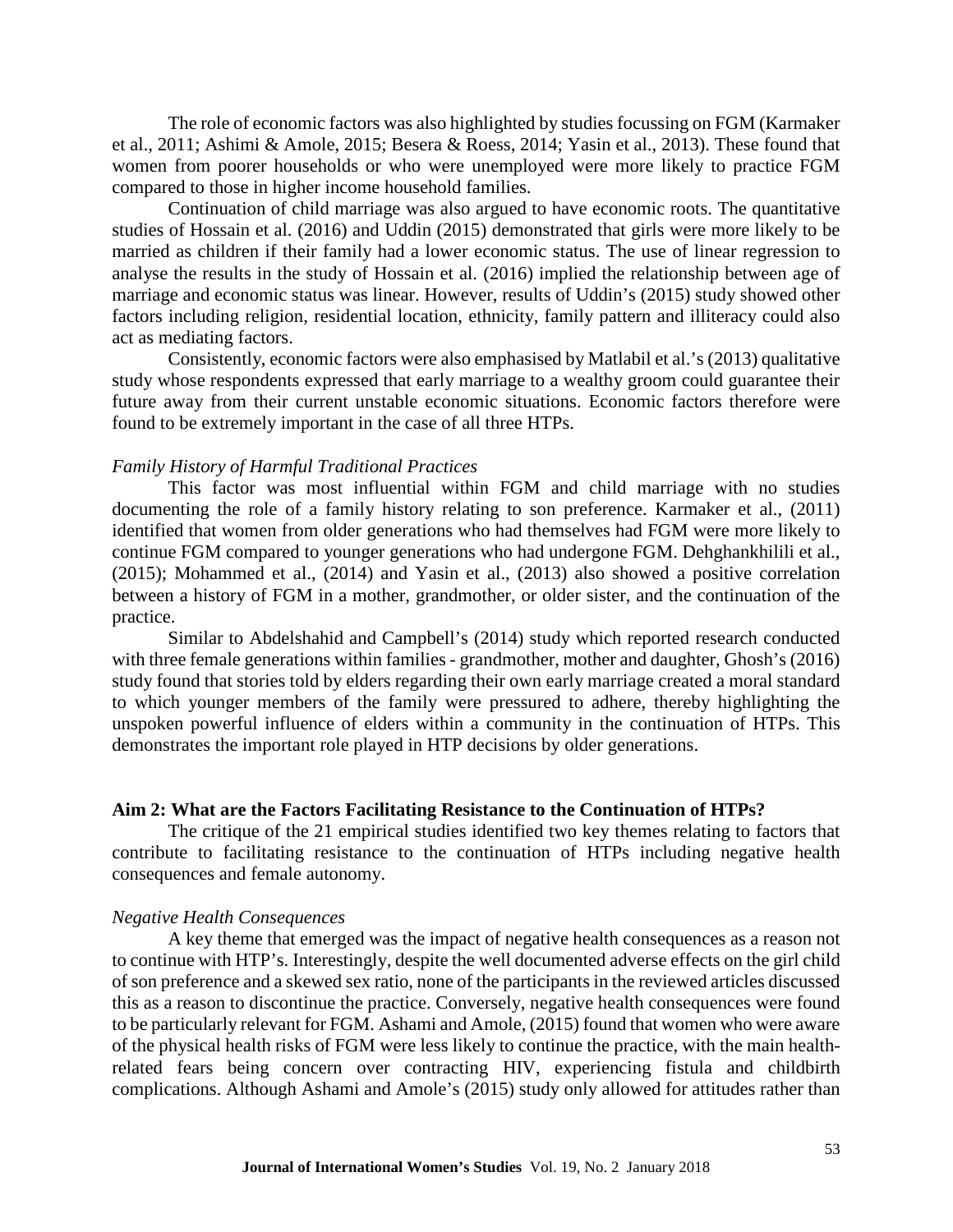behaviours to be understood, their results were corroborated by the qualitative study of Abdelshahid and Campbell (2015), that showed women's direct experience of the negative health consequences of FGM encouraged them to stop continuing the practice, thus allowing useful insight into resisting attitudes and behaviours towards FGM. The results were further corroborated by Tamire and Molla's (2013) study carried out in Southern Ethiopia which found that women who believed FGM was not harmful continued the practice on their daughters.

One study into child marriage (Nasrullah et al., 2014) further found that women who were aware of the negative health impacts of early marriage were against it, whilst those who were not familiar with the potential for negative health complications remained in favour of the practice. Although this showed the influence of understanding the negative health impact of child marriage on resistance to the continuation of HTPs, the small sample size used  $(n=19)$ , as well as the limited geographical area of Lahore in India from which the participants were recruited, reduced the extent to which results represented the attitudes of women in other areas. Education and experience of the negative health outcomes of FGM and early marriage do appear to influence women's choice of continuing the practices.

#### *Female Autonomy*

Female autonomy over their own lives emerged as a factor which facilitated the resistance to HTPs. In relation to son preference, Diamond-Smith at al., (2008) found that despite disagreeing with the practice, many women in this qualitative study felt unable to resist activities related to son preference due to social pressures, thereby indicating that they felt reduced autonomy over their actions.

Consistently, Besera and Roess (2014) showed lower levels of autonomy in women who were associated with the continuation of FGM, with the chances of supporting continuation being greater amongst women who justified wife-beating and in women who did not participate in household decisions. However, the study noted, the cross-sectional design may have resulted in reverse causality, with women actively opposed to FGM being ostracized within the community, thereby reducing their autonomy and affecting the reliability of the results.

Karmaker et al., (2011) found in households where men had more autonomy with respect to household and health decisions, both wives and daughters were significantly more likely to have experienced FGM. These results were substantiated by Ghosh's (2011) field study that found elder males tended to dictate the activities within a family, with women who perpetuated child marriage having little association with the outside world and reduced autonomy with decision-making.

Equally, in relation to child marriage, Nasrullah et al (2014) revealed that not marrying prior to 18 would be viewed culturally asimmoral and undesirable. This suggested that participants felt a lack of autonomy over the social stigmatization of not marrying young. These studies suggest that where women have more autonomy they are more likely to be able to resist the continuation of HTPs.

#### **Aim 3 - What are the Control Mechanisms that Result in the Persistence of HTPs?**

The reviewed literature revealed three control mechanisms; religious beliefs, culture, and patriarchy, that were important factors cited in the perpetuation of HTPs.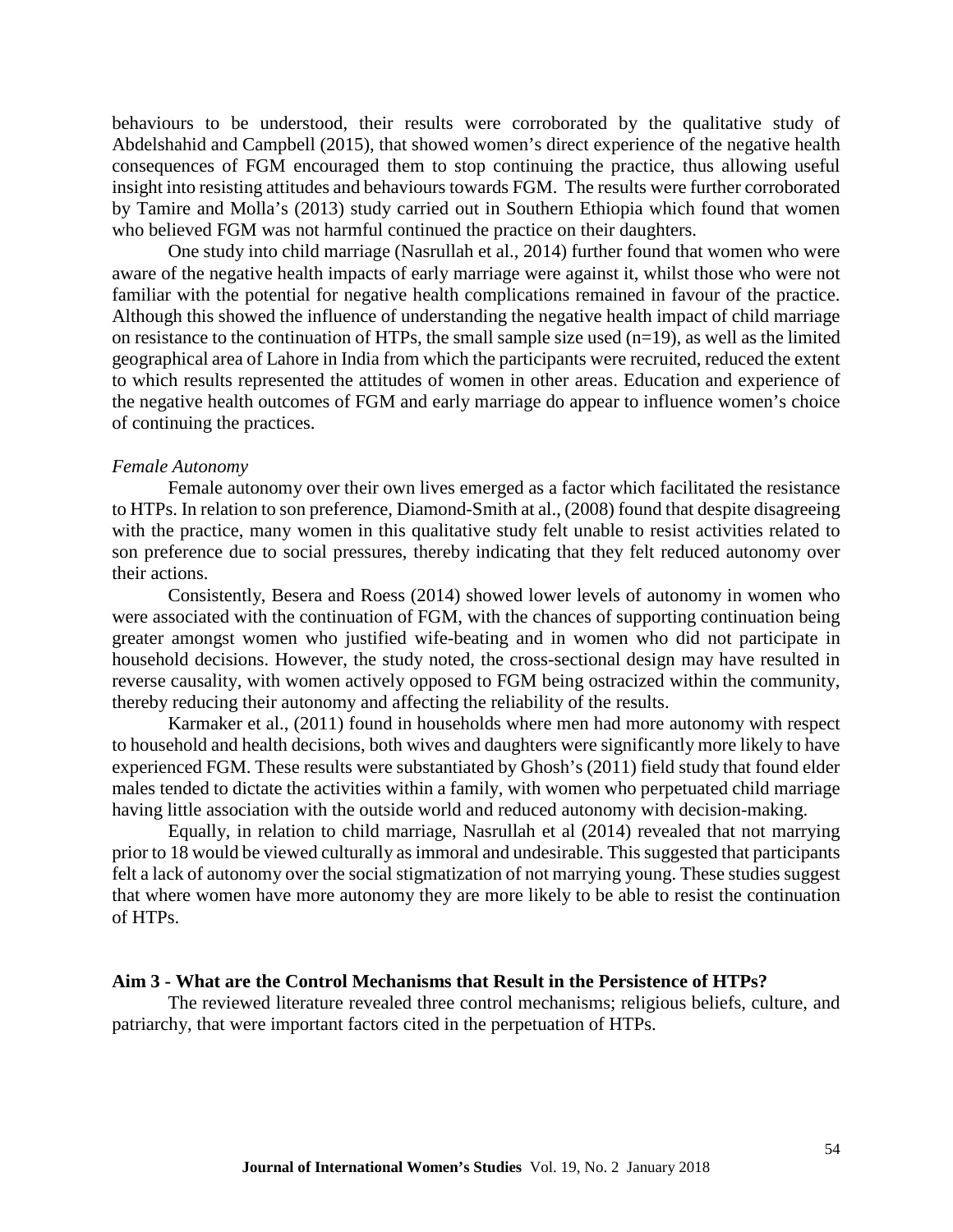#### *Religious Beliefs*

Religious beliefs were highlighted as a significant factor in the continuation of HTPs. Chung (2007) found that when comparing women of Christian, Buddhist, and Confucian faiths, despite differing degrees of influence, religious values were a strong driving force behind the continuation of son preference. The use of multivariate logistic regression in this study was advantageous as no assumptions were made about the distribution of the data; however, where a woman reported having a still-born female child, it was unclear if this was consequential to actions to abort the child prenatally, or due to natural causes.

Supporting these results, when comparing Muslim, Jain, and Hindu religions, Kapadia et al. (2015) also found religion to be an influencing factor, with 100% of Muslim participants indicating son preference compared to 87.05% of Hindu participants.

Five quantitative studies found a relationship between religious beliefs and continuation of FGM (Karmaker et al., 2011; Mohammed et al., 2014; Ashimi & Amole, 2015; Tamire & Molla, 2013; Dehghankhalili et al. 2015). Karmaker et al., (2011) found religious beliefs had a significant impact on the likelihood of having had FGM, with those of the Muslim faith (83.6%) being proportionately more likely to have experienced FGM compared to those who were Roman Catholic (67.0%) or Protestant (61.8%). However, this was mediated by age and education, with highly educated Roman Catholics and Protestants being less likely to have had FGM. No such mediating factors were found for those who practiced Islam. Younger age groups across all three religious beliefs were less likely to have practised FGM on their daughters. Mohammed et al., (2014) also identified religious beliefs as a motivational factor behind the continuation of FGM in Egypt, with 89.8% of Muslims with FGM type-1, and 45.2% with type-2, identifying religious values as their rationale for continuing its practice. However, despite its large national sample, this study failed to consider FGM types-3 and 4, thereby limiting the generalisability of the results.

Ashimi and Amole, (2015) and Tamire and Molla (2013) also found religious beliefs to be the most common reason given for the continuation of FGM in Nigeria and Southern Ethiopia respectively. Thirty per cent of participants in the Dehghankhalili et al. (2015) study in Iran, all of whom were Muslim, identified religious dogma as the reason for their practice of FGM. However, the interaction between religious attitudes and other socio-demographic factors was not considered.

Two qualitative studies found religious values were often incorrectly used to support the continuation of FGM. Bogale et al. (2014, p.5) emphasised the nexus between the two facets with one participant stating:

'In our religion, anybody reaching 15 years of age be it boys or girls are expected to have 'Sollat' (praying) five times a day. This is possible for a girl only if she undergoes circumcision. Her 'Sollat' is not accepted by Allah unless she is circumcised.'

This statement demonstrates the misconception that FGM is a necessary element of Islam and only a female who has been subjected to FGM can pray. This is incorrect and the mixedmethod approach of this study was advantageous as it allowed a thorough understanding of the influence of incorrect religious beliefs on the continuation of FGM. However, Abdelshahad and Campbell (2015, p. 58) found conflicting evidence, with women stating they were unsure if religious teachings were a valid reason to continue FGM: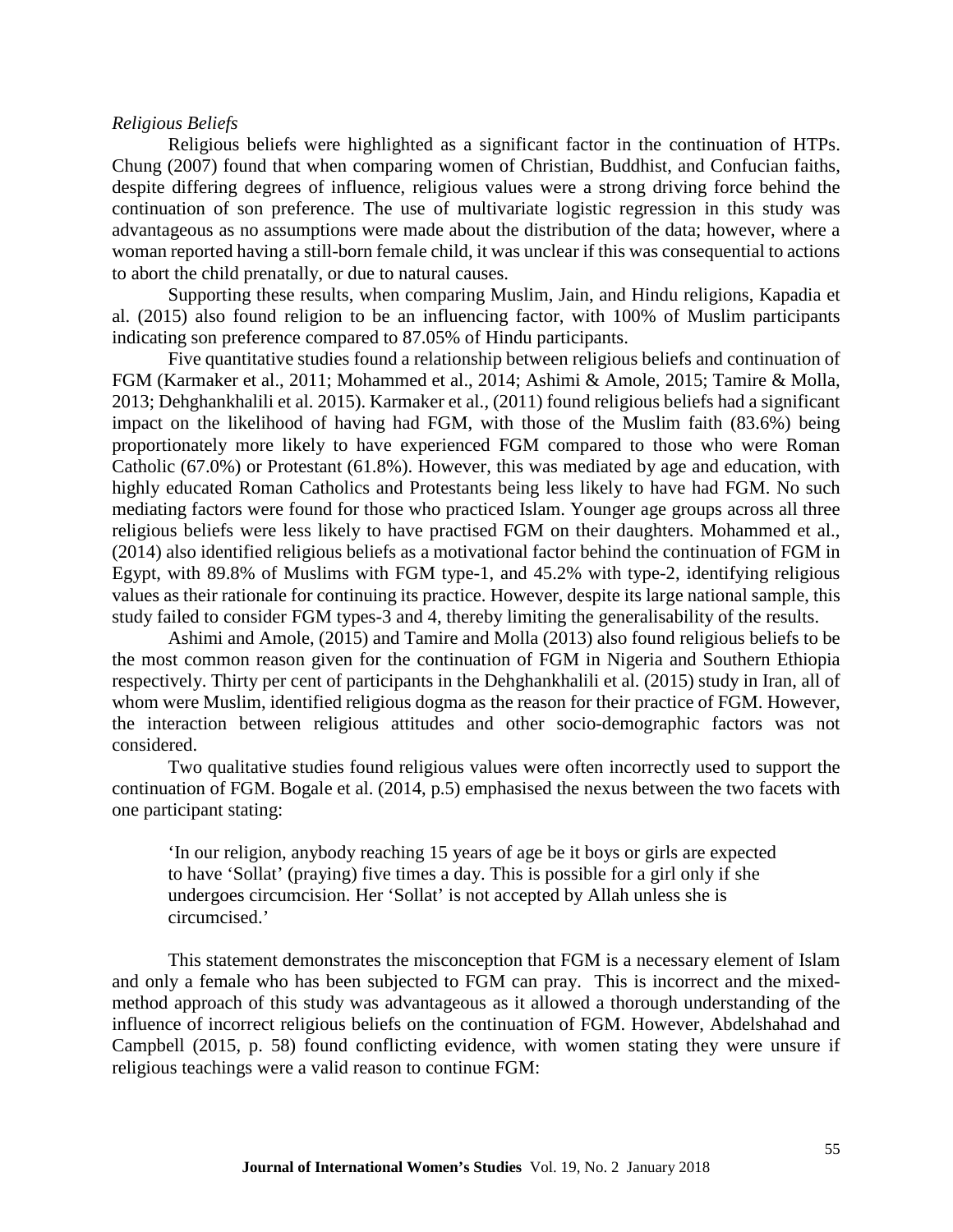'Regarding religious law, I'm now 45 and I still don't know; some people say its haram [religiously forbidden] and other say its halal [acceptable within the religion].'

This illustrates how incorrect interpretations of religious texts and teachings can be used to justify the continuation of the practice of FGM.

Two quantitative studies concerning child marriage investigated the role of religious viewpoints (Hossain et al.; Uddin 2015). Hossain et al., (2016) found women from the Muslim religion were significantly more likely to both be married young and consent to their daughter's child marriage compared to those of other religions. However, the denominations of other religions were not made explicit within this study, and the sample was principally from the Muslim faith, thereby limiting the generalisability of the results. The research reviewed regarding the influence of religious beliefs found that HTPs were often justified by religious conviction and the incorrect interpretation of religious principles.

### *Culture, Tradition, and Social Pressures*

Eleven articles revealed a relationship between cultural or traditional values, social pressure and the continuation of HTPs. Within the context of son preference, Diamond-Smith et al. (2008) identified societal pressure resulting in women being more likely to display a preference for a male child and engage in female infanticide. It was noted by the authors, however, that no question in the study was asked directly about female infanticide; yet it was raised repeatedly by participants, suggesting its occurrence was commonplace within Tamil Nadu, India.

Mohammed et al., (2014) and Yasin et al. (2013) further highlighted that 100% and 46.6% of participants in Egypt and Asia respectively, considered social and cultural tradition as a motivational factor to continue the practice of FGM, with older women particularly emphasising societal pressure as the rationale behind their attitudes in favour of its continuation.

Consistent were the findings of Ashimi and Amole's (2015) study where 34.4% of participants believed FGM should be continued in the name of tradition, as well as the study of Bogale et al. (2014), in which 74.8% of participants believed in the continuation of FGM for social acceptance. Dehghankhalili et al. (2015) corroborated these findings, showing 57.1% of participants considered 'ancient tradition' as a reason for the continuation of FGM, in line with Tamire and Molla's (2013) study that found school girls believed FGM should continue, to avoid shame and stigma (36.6%) and to respect culture (25.0%). Tamire and Molla's (2013) study also emphasised the likelihood of believing FGM should be continued was 2.33 times higher for individuals who reported that FGM was practised in their residential area, indicating pressure to conform to social conventions.

The above findings were further substantiated by Abdelshahid and Campbell (2014, p.32) where qualitative interviews found cultural norms were a reason for carrying out FGM. The role of societal pressure was also highlighted in this study by emphasising the ridicule a girl would receive if she had not been subjected to FGM:

'Of course family members will deride her and humiliate her, even her colleagues and cousins they'll fight with her and tell her "you aren't circumcised, you aren't good".'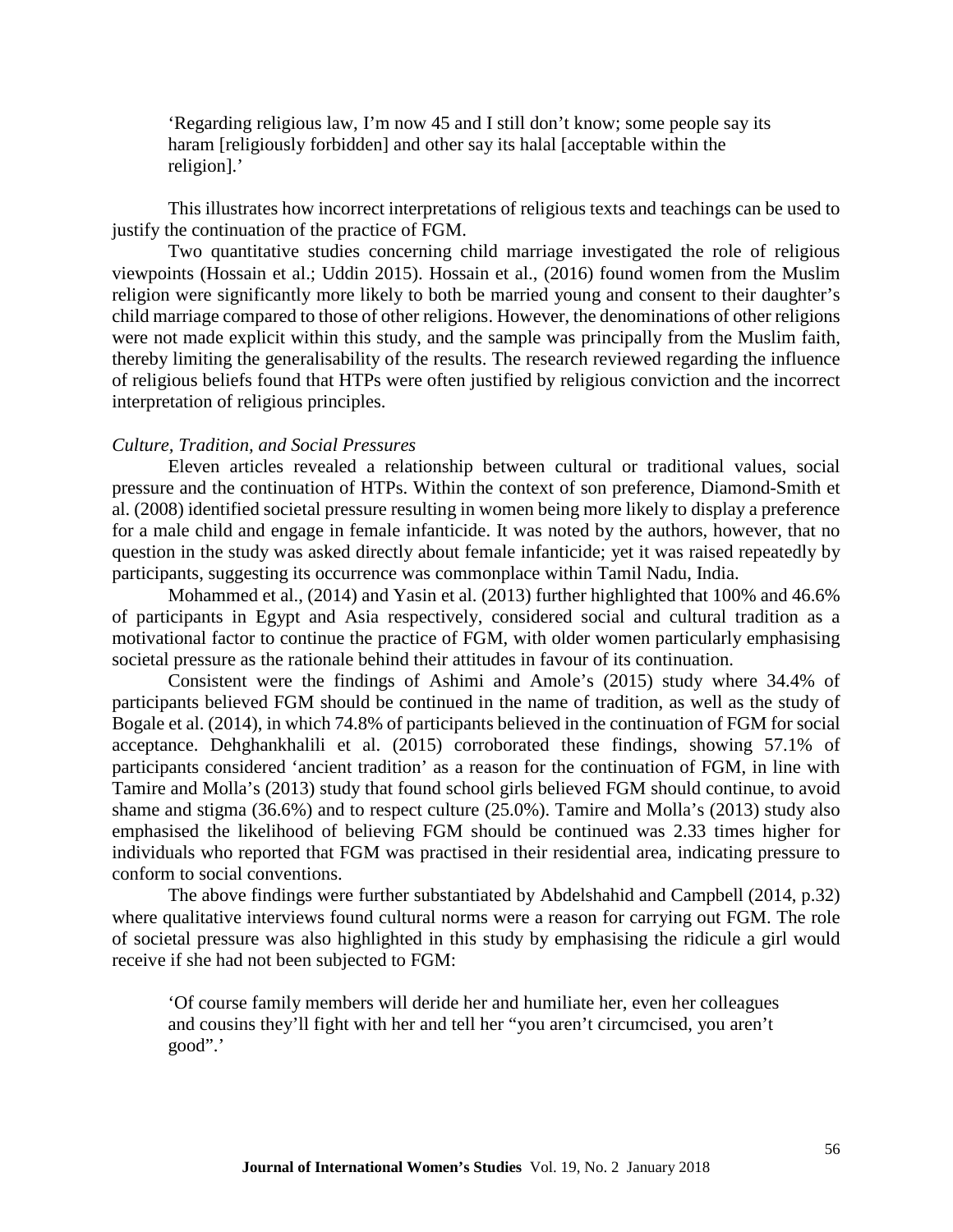Similar findings were noted in studies addressing the issue of child marriage. The qualitative studies of Nasrullah et al. (2014) and Matlabi et al. (2013, p.228) found culture and social pressure were the dominant reasons to marry a child young, and Ghosh (2011) identified 1– 6% of women considered continuation of child marriage to be rooted in social customs. Hence, traditional practices are deeply rooted in social norms and cultural traditions.

#### *Patriarchy*

Patriarchy emerged as an important factor in 9 of the 21 studies reviewed. Specifically, two studies emphasised that patriarchal beliefs were an underlying mechanism in the perpetuation of son preference in India and China. Chavada and Bhagyalaxmi (2009) noted that the rationale for son preference was related to patriarchal norms including the practice of dowry (13.64%) and relocation of girls following marriage outside of the local area (17.21%). Likewise, Lei and Pals (2011) found that gender role beliefs about the superiority of males was a significant predictor of son preference, with an emphasis on sons being heir to family property and perpetuating the family name.

Six studies argued that patriarchy underpinned the practice of FGM. Mohammed et al. (2014) and Bogale et al. (2014) found 100% of participants considered FGM to enhance marriageability including preserving virginity. This is consistent with Adewale and Amole (2015) who noted FGM improved 'marriageability'. Bogale et al. (2014) also found the purpose of FGM was to satisfy men during sexual intercourse, a factor also highlighted by Tamire and Molla (2013). Consistent with these findings, Ahanonu and Victor (2014) argued that FGM was a mechanism to reduce unfaithfulness to husbands. Abdelshahid and Campbell (2014, p.54) also argued that FGM was a form of sexual control to aid the prospect of marriage.

Both Nasrullah et al. (2014) and Ghosh (2011) argued that across all members of society, child marriage was considered 'essential' for girls thereby emphasising their disempowered position in comparison to males. Therefore, the evidence indicates that the continuation of HTPs is associated with highly patriarchal societies.

#### **Discussion**

Analysis of the literature revealed a number of key themes regarding the continuation of the practices of son preference, FGM and child marriage. The commonalities identified between these HTPs emphasises the importance of addressing these practices simultaneously where previous research has tended to address them in isolation.

When considering socio-economic factors that perpetuate HTPs, educational status of women, residential location, economic status, and a family history of practising HTPs were all identified as central themes relevant to the practice of child marriage, FGM, and son preference. The lower educational status of women, as well as the lower economic status of communities perpetuating HTPs is consistent with previous research into FGM and child marriage (Jain & Kurz, 2007). Whilst educational programmes have been initiated and have demonstrated some success in relation to changing attitudes towards FGM (Mounir, Mahdy, & Fatohy, 2003), as well as child marriage (International Centre for Research on Women, 2007), there is limited evidence to suggest that educational programmes are challenging son preference. By aiding understanding of the socioeconomic commonalities between HTPs, this review highlights the importance of addressing HTPs with common causalities and suggests that in order to address the eradication of son preference, it needs to be considered in line with other HTPs that arise partly as a result of gender inequalities.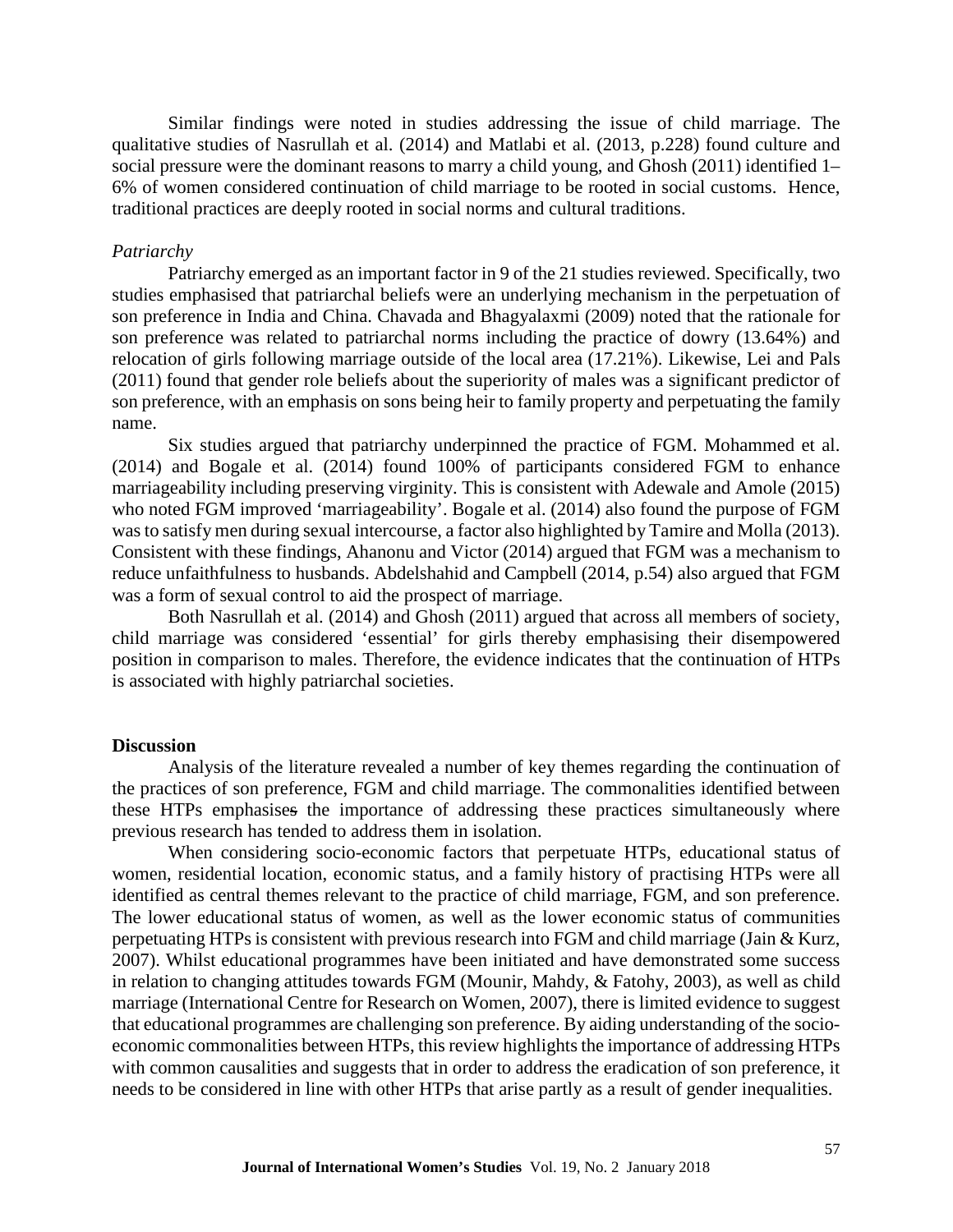When considering factors that aided the resistance to HTPs, the review identified female autonomy and negative health consequences as key themes. The association between increased female autonomy and reduced gender-based violence has been highlighted consistently by other research (Khawaja, et al. 2008). Increasing female autonomy empowers women and girls, thereby strengthening their resilience. The review revealed that strong patriarchal values negatively affect resistance to HTPs with sexual control and marriageability of women being key instruments resulting from patriarchal systems. This is consistent with Sexual Control Theory which asserts HTPs against women are carried out as a method to control women's sexuality to ensure the purification of girls, thus making them eligible for marriage (FORWARD UK, 2010). Other studies in the review also support this suggestion, with lower levels of women's autonomy leading to a reduced ability to resist harmful traditional practices. This is consistent with research by Wadesango, Rembe and Chabaya, (2011) that highlighted underpinning numerous HTPs, lies deeply entrenched discriminatory belief systems and values about the position and function of women within society.

Interestingly, in contrast to literature on FGM and child marriage, the reviewed studies unearthed no mention of negative health consequences on the girl child of son preference practices, as a deterrent to its continuation. The review therefore highlights the need for further education and understanding of the benefits of having a girl child. Arguably, if son preference is not addressed, patriarchal systems continue to become entrenched within practicing societies. In order to attain the gender equality targets set out in the United Nations Sustainable Development Goals by 2030, son preference needs to be given equal standing in terms of its prioritisation next to FGM and child marriage.

Emphasis on women's purity in the name of religion and/or culture has economic implications. A critique of qualitative and quantitative research allowed a deeper understanding of how economic factors influenced decisions to continue HTPs, with studies indirectly alluding to patriarchal values that denigrate the value of women who may be viewed as 'commodities' that can be exchanged for economic worth. In the case of FGM and child marriage, ensuring a girl's virginity provided increased opportunity for financial gain for her family, with women who are 'pure' being more desirable for marriage and therefore valued as being worth a higher dowry (UN Women, 2013). Furthermore, the current review highlighted that son preference was increasingly rife in impoverished families, as bearing a son was considered more financially profitable due to the increased potential for dowry when he later married.

The research reviewed highlighted religion, social and cultural influences as methods of control relevant in perpetuation of HTPs. This is consistent with wider literature that argues religion and culture play an irrefutable role in the perpetuation of HTPs, as they are also susceptible to patriarchal interpretations as many acts of violence against women are carried out using 'culture and religion' to justify their practice (United Nations Secretary General, 2006; Shaheed, 2008). Often when considering the role of religion and cultural influences on HTPs, existing literature has ignored son preference. By showing that son preference has similar underpinnings to those of FGM and child marriage, this review argues the importance of addressing all three simultaneously. By failing to address son preference, families in practising communities are reinforcing the social norm that even before birth; males have more worth than women. Thus, growing up, in accordance with labelling theory (Becker, 1963), women may culturally be placed in a disempowered position comparative to their male counterparts.

This review focusses on the importance of considering these HTPs together. This is further emphasised when considering the research findings of Modrek and Liu (2013), who argue that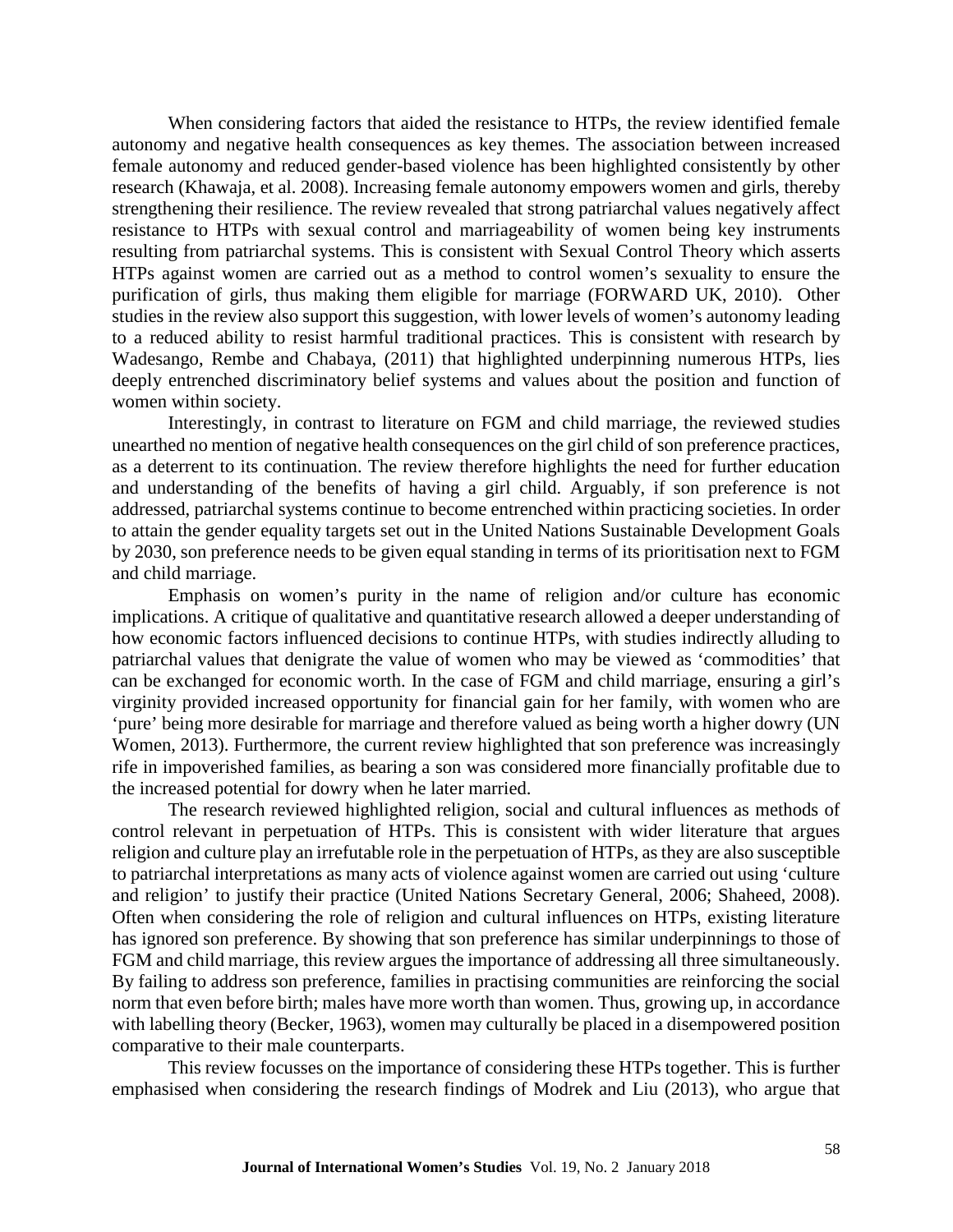there is an association between the age of a mothers' first marriage and their intention to practice FGM on daughters. Mothers who married younger were also more likely to have had FGM themselves. Additionally, both Modrek and Liu (2013) and Chung (2007) stated that women with a larger age differential between them and their husbands were likely to perpetuate FGM and have a preference for the male child. It is therefore argued that girl children who are married at a young age, to an older man, are more susceptible to having both experienced HTPs and perpetuating them.

Unlike previous studies (Berg and Denison, 2013), the current review unearthed no mention of the illegality of FGM or any other practice as a reason for their discontinuation. It is argued the implementation of state legislation in relation to these practices has not been effective in Africa and Asia, as is often the case with other types of sexual and gender-based violence (Thorpe, 2014).

#### *Policy implications*

FGM, son preference and child marriage are all abuses of women's human rights and are central to the agenda of the United Nations Sustainable Development Goal of ensuring gender equality. Therefore, they need to be given equal importance to other forms of sexual and genderbased violence in terms of their eradication. This is particularly important in view of the finding in the reviewed studies indicating the complex relationships between all three HTPs and several common risk factors including: low female education levels, highly patriarchal societies, tradition and culture.

The review also highlighted that lack of empowerment of women underpins the perpetuation of HTPs by reducing women's autonomy. Consequently, governments and donors in collaboration with local services need to promote strategies and programmes that empower women. As government programmes have revealed limited effectiveness, the greater use of nonstate and community-based programmes, that involve local communities and leaders, including religious organisations, would perhaps be more effective in tackling their eradication.

As patriarchal values inhibit social change concerning HTPs, introducing genderintegrated approaches that empower women and girls, alongside engaging males e.g. Promundo's work on tackling sexual and gender-based violence, could be fundamental in strengthening women's resilience and challenging deeply entrenched social norms that perpetuate gender inequality (Mercy Corp, 2014).

#### **Conclusion**

This systematic review of qualitative and quantitative studies of HTPs in Asia and Africa has highlighted important core themes across the existing research on son preference, FGM and child marriage. There are several common factors that appear to perpetuate these HTPs. While research to-date has investigated HTPs in isolation from one another, this review has highlighted the need for increased research into the underlying reasons and complexities associated with these multiple practices in different contexts. Addressing these HTPs simultaneously could promote a synergistic effect thereby enhancing the ability for international and local policies to be developed to achieve gender equality in line with the United Nations Sustainable Development Goals. This review has further emphasised the need for a more thorough understanding regarding the factors associated with improving the implementation of legislation and enhancing the role of non-state and community-based organisations in relation to these practices. These HTPs are deeply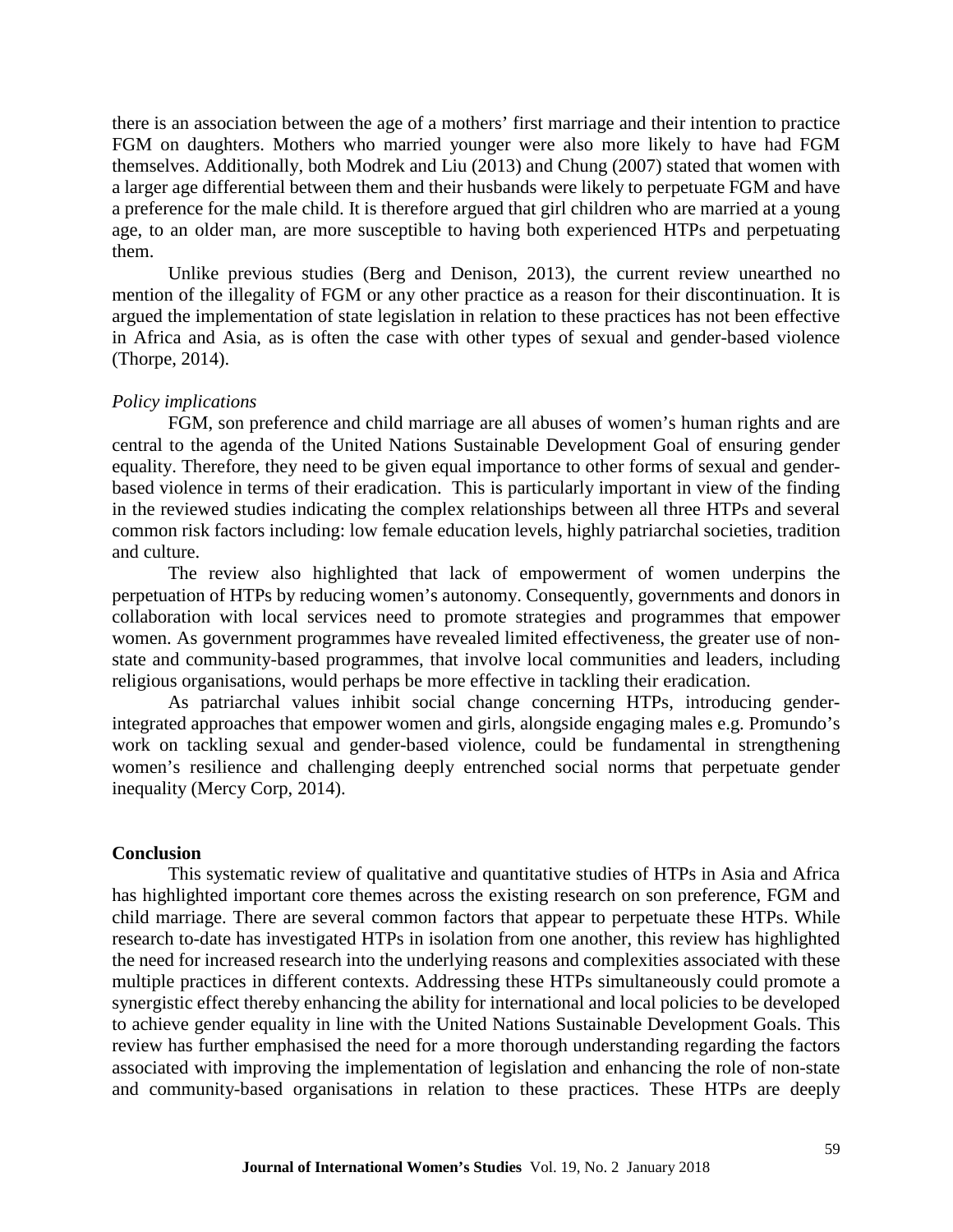embedded patriarchal and social norms with highly complicated factors perpetuating them which differ depending on the context. Hence, more research needs to be carried out on the complex relationships and programmes that could be effectively utilised to eradicate these practices.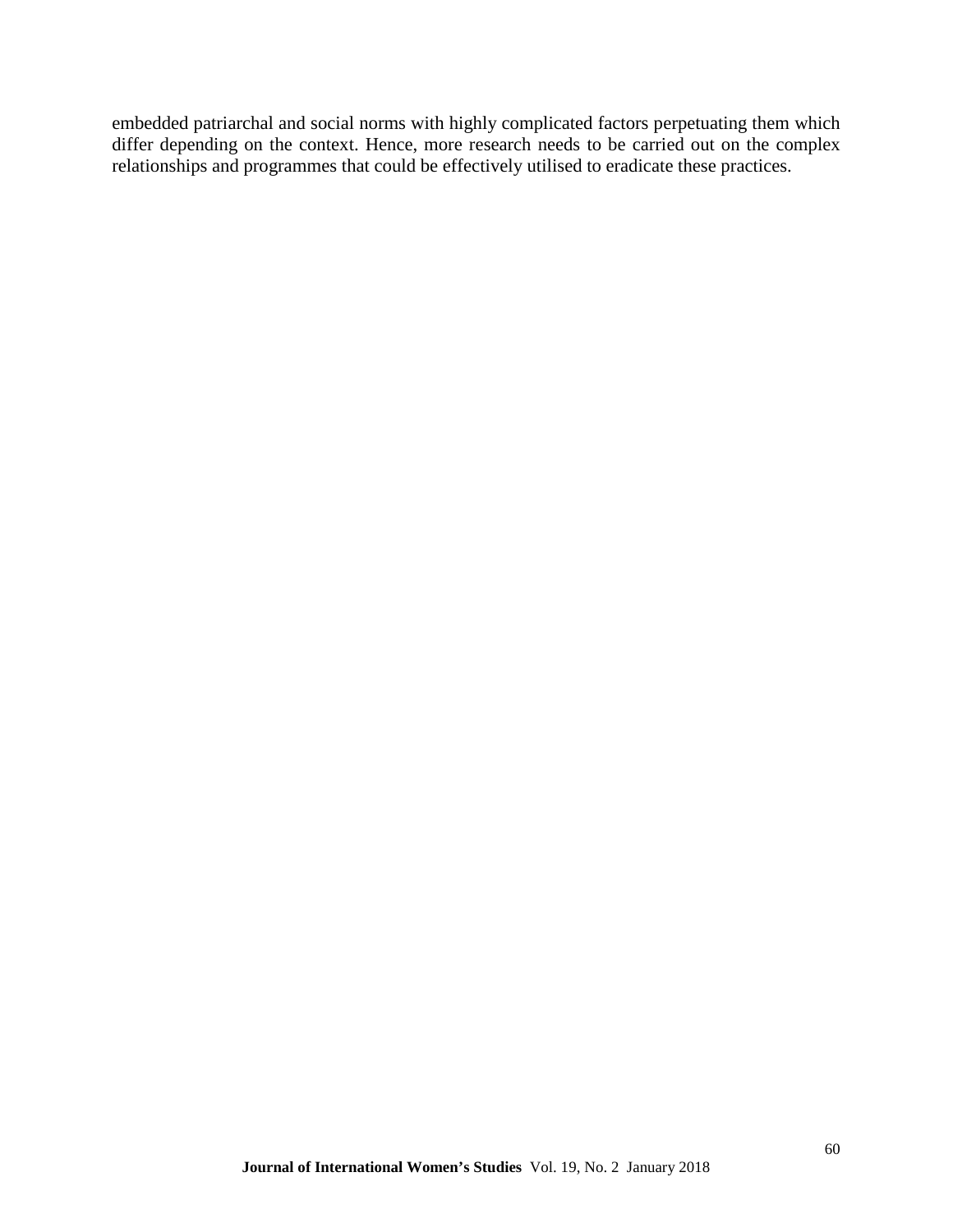#### **References**

- Abdelshahid, A. and Campbell, C. (2015). Should I circumcise my daughter?' Exploring diversity and ambivalence in Egyptian parents' social representations of female circumcision. *Journal of Community and Applied Social Psychology*, *25,* 49-65.
- Ahaonu, E. L., and Victor, O. (2014). Mothers' perception of female genital mutilation. *Health Education Research, 29(4),* 683-689.
- Arnold, F. (1992). Sex preference and its demographic and health implications. *International Family Planning Perspectives 18(3),* 93-101.
- Arnold, F. (1997). Gender preferences for Children. *DHS Comparative Studies* no. 23. Macro International, Calverton, MD.
- Ashimi, A. O. and Amole, T. G. (2015). Perception and attitude of pregnant women in a rural community north-west Nigeria to female genital mutilation. *Archives of Gynaecology and Obstetrics, 291,* 695-700.
- Barcellos, S.H., Carvalho, L., and Lleras-Muney. A. (2010). Child gender and parental investments in India: Are boys and girls treated differently? *SSRN Electronic Journal.*
- Basu, D., & Jong, R. de. (2010). Son targeting fertility behavior: Some consequences and determinants. Demography, 472, 521-536.
- Berg, R. C., and Denison, E. (2013). A tradition in transition: factors perpetuating and hindering the continuance of female genital mutilation/cutting (FGM/C) summarized in a systematic review. *Health Care for Women International,* 34, (10), 837-859.
- Besera, G. and Roess, A. (2014). The relationship between female genital cutting and women's autonomy in Eritrea. *International Journal of Gynecology and Obstetrics.* 126, 235-239.
- Bogale, D., MarkoS, D., and Kaso, M. (2014). Prevalence of female genital mutilation and its effect on women's health in Bale zone, Ethiopia: a cross-sectional study. *BMC Public Health,* 14, 1076.
- Caldwell, K., Henshaw, L., & Taylor, G. (2005). Developing a framework for critiquing health research. *Journal of Health, Social and Environmental Issues,* 6(1), 45-54.
- Chavada, M. and Bhagyalaxmi, A. (2009). Effect of socio-cultural factors on the preference for the sex of children by women in Ahmedabad district. *Health and Population: Perspectives and Issues,* 32 (4), 184-189.
- Chen, Yuyu, Hongbin Li, and Lingsheng Meng. (2013). Prenatal sex selection and missing girls in China: Evidence from the diffusion of diagnostic ultrasound. *Journal of Human Resources 48(1),* 36-70.
- Chung, W. (2007). The relation of son preference and religion to induced abortion: The case of South Korea. *Journal of Biosocial Science,* 39, (5), 707-719.
- Dehghankhalili, M., Fallahi, S., Mahmudi, F., Ghaffarpasand, F., Shahrzad, M. E., Taghavi, M., and Fereydooni-Asl, M. (2015). Epidemiology, regional characteristics, knowledge, and attitude toward female genital mutilation/cutting in Southern Iran. *International Society for Sexual Medicine,* 12, 1577-1583.
- Diamond-Smith, N., Luke, N., and McGarvey, S. (2008). 'Too many girls, too much dowry': son preference and daughter aversion in rural Tamil Nadu, India. *Cultural Health Sex,* 10(7), 697-708.
- FORWARD UK (2010). *Voices of child brides and child mothers in Tanzania: A peer report on child marriage 12-13.* Retrieved 3rd March 2016, from www.forwarduk.org.uk/download/194.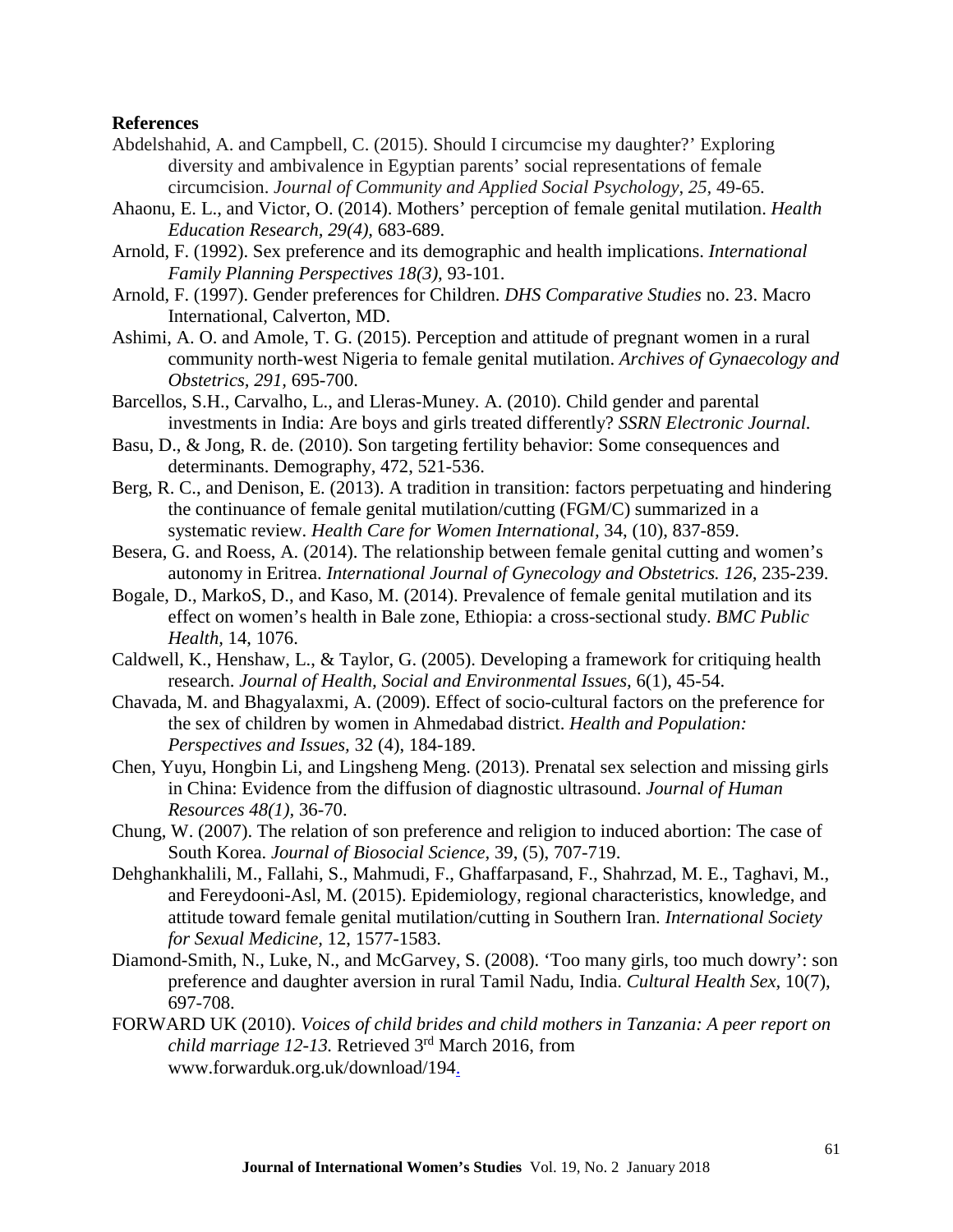Ghosh, B. (2011). Child marriage, society, and the law: A study in a rural context in West Bengal, India. *International Journal of Law, Policy, and the Family, 25(2), 199-219.* 

- Girls not Brides. (2016). *What is the impact?* Retrieved 3rd March 2016, from http://www.girlsnotbrides.org/what-is-the-impact/
- Hanzi, R. 2006. Sexual abuse and exploitation of the girl child through cultural practices in Zimbabwe: A human rights perspective. *Masters' Thesis, Unpublished*. Pretoria: Centre University of Pretoria.
- Hossain, G., Mahumud, R. A., and Saw, A. (2016). Prevalence of child marriage among Bangladeshi women and trend of change over time. *Journal of Biosocial Science,* 1-9.
- Human Rights Watch. (2015). *Ending child marriage in Africa: Opening the door for girls'*  education, health, and freedom from violence. Retrieved 5<sup>th</sup> April 2016 from https://www.hrw.org/news/2015/12/09/ending-child-marriage-africa
- International Centre for Research on Women. (2007). *How to end child marriage action strategies for prevention and protection.* Retrieved 11<sup>th</sup> March 2016 from http://www.icrw.org/files/publications/How-to-End-Child-Marriage-Action-Strategiesfor-Prevention-and-Protection-Brief.pdf
- Jain, S. and Kurz, K. (2007). New insights on preventing child marriage: A global analysis of factors and programs. *International Centre for Research on Women*. Washington D.C.
- Jayachandran, S., and I. Kuziemko. (2011). Why do mothers breastfeed girls less than boys? Evidence and implications for child health in India. *The Quarterly Journal of Economics,* 126(3), 1485-1538.
- Kapadia, R., Parikh, S., Patel, M., and Bharucha, P. (2015). Factors influencing son preference and daughter non-preference among married women in urban and rural areas of Ahmedabad district: A cross-sectional study. *International Journal of Health Sciences and Research,* 5, (9).
- Karmaker, B., Kandala, N-B., Chung, C. and Clarke, A. (2011). Factors associated with female genital mutilation in Burkina Faso and its policy implications. *International Journal for Equity in Health,* 10, (20).
- Khawaja, M., Linos, N., and El-Roueiheb, Z. (2008). Attitudes of men and women towards wife beating: Findings from Palestinian refugee camps in Jordan. *Journal of Family Violence*, *23,* 311-323
- Kizilhan, J.I. (2011). Impact of psychological disorders after female genital mutilation among Kurdish girls in Northern Iraq. *The European Journal of Psychiatry*, 25(2).
- Lei, L. and Pals, H. (2011). Son preference in China: Why is it stronger in rural areas? *Population review,* 50(2).
- Matlabil, H., Rasouli, A., Behtash, H. H., Dastjerd, A. F., and Khazemi, B. (2013). Factors responsible for early and forced marriage in Iran. *Science Journal of Public Health;* 1, (5), 227-229.
- Modrek, S. and Liu, J. (2013). Exploration of pathways related to the decline in female circumcision in Egypt. *BMC Public Health,* 13, (1), 921-930.
- Mohammed, G.F., Hassan, M.M., and Eyada, M.M. (2015). Female genital mutilation / cutting: Will it continue? *Journal of Sexual Medicine*, 11, (11).
- Mounir, G.M., Mahdy, N.H., and Fatohy, I.M. (2003). Impact of health education program about reproductive health on knowledge and attitude of female Alexandria University students. *Journal of Egypt Public Health Association*; 78, (5-6), 433-466.
- Nasrullah, M., Zakar, R., Zakar, M. Z., Abbas, S., Safdar, R., Shaukat, M., and Krämer, A.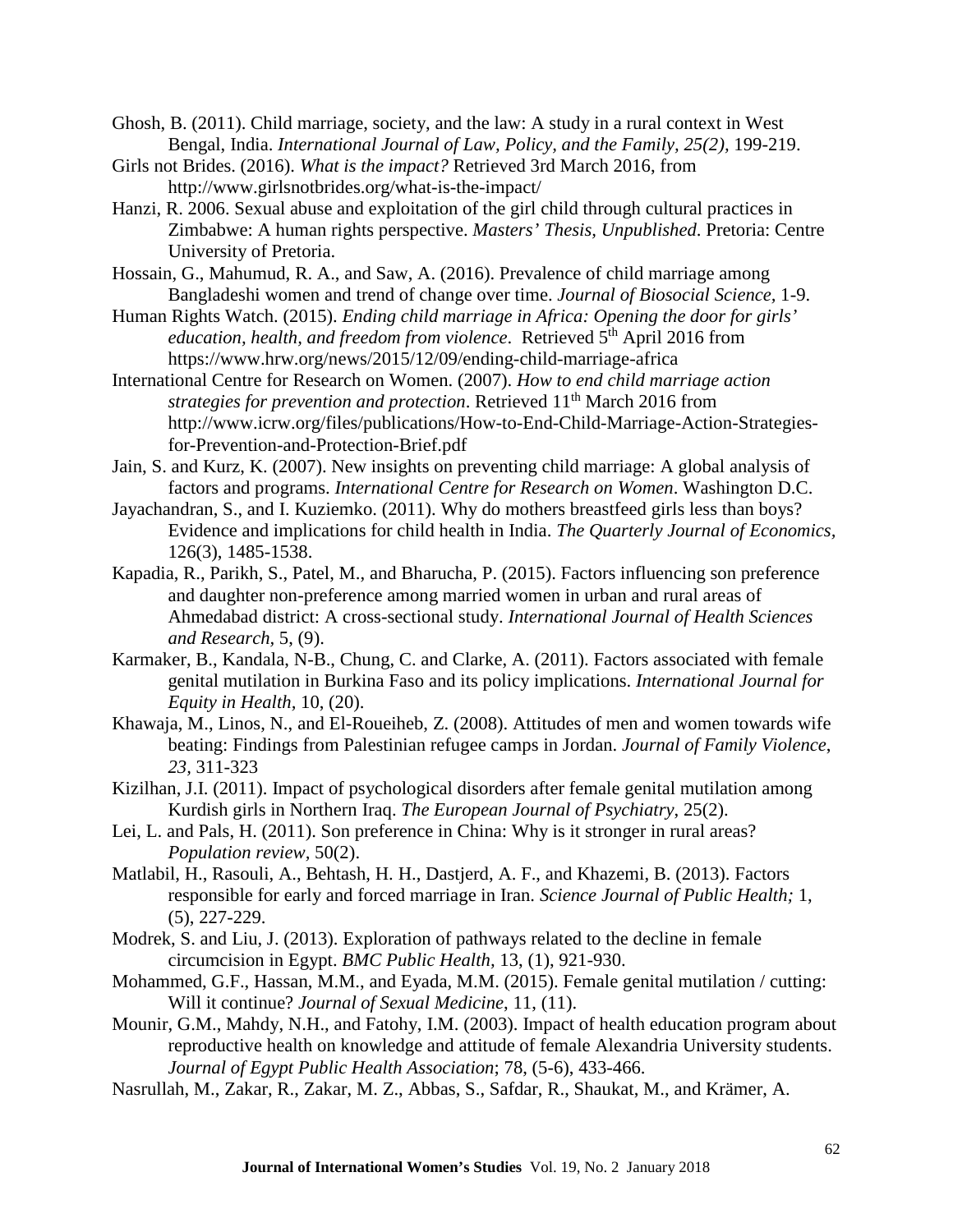(2014). Knowledge and attitude towards child marriage practice among women married as children-a qualitative study in urban slums of Lahore, Pakistan. *MC Public Health,*  14(1).

- Oster, E. (2009). Proximate sources of population sex imbalance in India. *Demography* 46, (2), 325-339.
- Pande, R and Malhotra, A. (2006). Son preference and daughter neglect in India: What happens to living girls? *International Center for Research on Women*. Retrieved 7<sup>th</sup> April 2016 from http://www.icrw.org/files/publications/Son-Preference-and-Daughter-NeglectinIndia.pdf
- Shaheed, F. (2008). Violence against women legitimised by arguments of 'culture': Thoughts from a Pakistani perspective. In *Due Diligence and its Application to Protect Women from Violence*, 241-248. Leiden: Koninklijke Brill.
- Stop Violence Against Women. (2010). *Types and prevalence of harmful traditional practices*. Retrieved  $2<sup>nd</sup>$  April 2016 from http://www.stopvaw.org/harmful\_practices\_types\_prevalence
- Tamire, M. and Molla, M. (2013). Prevalence and belief in the continuation of female genital cutting among high school girls: a cross-sectional study in Hadiya zone, Southern Ethiopia. *BMC Public Health,* 13(1), 1120-1125.
- Thorpe, J., Nesbitt, G., Whittle, P., and Mbadlanyana, T. (2014). *Gender-based violence (2009 – mid 2014): A review of the work of selected Committees of the Fourth Parliament. Cape Town, Research Unit: Parliament of the Republic of South Africa.*
- Uddin, E. (2015). Family socio-cultural values affecting early marriage between Muslim and Santal communities in rural Bangladesh. *International Journal of Sociology and Social Policy,* 35(3), 141-164.
- UN General Assembly. (1948). *Universal Declaration of Human Rights*, 10 December 1948, 217 A (III). General Assembly Resolution, article 3 and 4
- UN General Assembly. (1989). *Convention on the Rights of the Child*, 20 November 1989, United Nations, Treaty Series, vol. 1577, p. 3.
- United Nations General Assembly (2015). *Transforming our world: the 2030 Agenda for Sustainable Development.* Retrieved 13<sup>th</sup> November 2016 from http://www.un.org/ga/search/view\_doc.asp?symbol=A/RES/70/1&Lang=E
- UN Women, (2013). *Child Marriages: 39,000 every day-More than 140 million girls will marry between 2011 and 2020*. Retrieved 2nd March 2016 from http://www.unwomen.org/en/news/stories/2013/3/child-marriages-39000-ever...
- UN General Assembly, Convention Against Torture and Other Cruel, Inhuman or Degrading Treatment or Punishment, 10 December 1984, United Nations, Treaty Series, vol. 1465, p. 85
- United Nations International Children's Emergency Fund. (2013). Female genital mutilation/cutting: A statistical overview and exploration of the dynamics of change, UNICEF, New York.
- United Nations International Children's Emergency Fund. (2014). *Ending child marriage: Progress and prospects*, UNICEF, New York.
- United Nations International Children's Emergency Fund. (2016). Female genital mutilation / cutting: A global concern. New York.